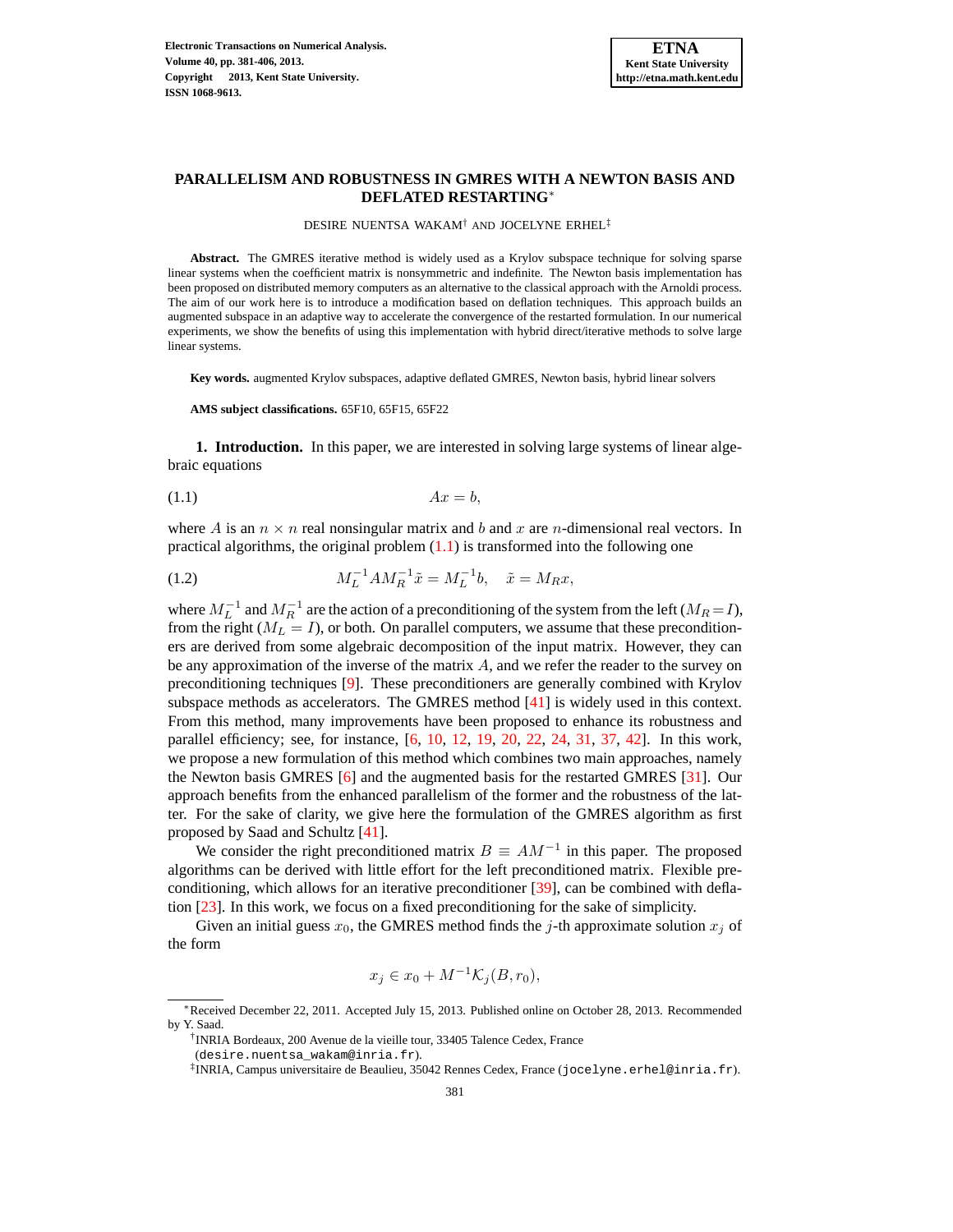where  $r_0 = b - Ax_0$  is the initial residual vector and  $\mathcal{K}_j(B, r_0)$  is the j-th Krylov subspace defined as

<span id="page-1-0"></span>
$$
K_j(B,r_0) = \text{span}\{r_0, Br_0, \dots, B^{j-1}r_0\}.
$$

The goal behind GMRES is to minimize at each step the Euclidean norm of the residual, i.e.,

(1.3) 
$$
||b - Ax_j|| = \min_{u \in x_0 + M^{-1} \mathcal{K}_j(B, r_0)} ||b - Au||.
$$

An orthonormal basis  $V_{j+1} = [v_0, \ldots, v_j]^1$  of  $\mathcal{K}_{j+1}(B, r_0)$  is generated such that

(1.4) 
$$
v_0 = \frac{r_0}{\beta}, \quad \beta = ||r_0||, \quad BV_j = V_{j+1}H_{j+1,j} = V_jH_j + h_{\{j+1,j\}}v_j e_j^T.
$$

It can be shown  $[40]$  that  $(1.3)$  reduces to

(1.5) 
$$
\|\beta e_1 - H_{j+1,j}y_j\| = \min_{y \in \mathbb{R}^j} \|\beta e_1 - H_{j+1,j}y\|,
$$

and the approximate solution  $x_i$  can be written as

<span id="page-1-2"></span><span id="page-1-1"></span>
$$
x_j = x_0 + M^{-1} V_j y_j.
$$

Our work combines two improvements of this method. In  $GMRES(m)$ , the method restarts at some step  $m$  to reduce storage and computational requirements as the iteration proceeds. The deflated and augmented approaches [\[5,](#page-24-8) [10,](#page-24-2) [22,](#page-24-6) [27,](#page-25-7) [31\]](#page-25-2) keep some useful information at the time of the restart to enhance robustness. We briefly review these methods in Section [2.](#page-2-0) The second improvement builds the orthonormal basis with a parallel algorithm that reduces the number of exchanged MPI messages on distributed-memory computers. Indeed, the time to exchange a MPI message of size n words is given by  $\gamma + \delta \cdot n$ , where  $\gamma$  is the network latency (in seconds) and  $\delta$  is the inverse bandwidth (in seconds per word). Hence, reducing the number of MPI messages is equivalent to minimizing the overhead due to this latency. From the original formulation of GMRES, the basis  $V$  is built and orthogonalized by the modified Gram-Schmidt implementation (MGS) of the Arnoldi process (V is referred to as *Arnoldi basis*). This process induces a high communication overhead due to the numerous inner products: for instance, a GMRES cycle of  $m$  iterations requires approximately  $\frac{1}{2}(m^2+3m)$  global communications for the inner products. On high latency networks, the start-up time due to these collective communication can easily dominate. Moreover, the kernel operations in MGS have very low granularity, such that they do not fully utilize the computer architecture. In the classical Gram-Schmidt implementation (CGS) of the Arnoldi process, the communication time can be reduced by accumulating and broadcasting multiple inner products together. However, the low granularity of the kernel operations in the orthogonalization procedure remains because of the sequential form of the Arnoldi process. Moreover, CGS is more sensitive to rounding errors than MGS [\[25\]](#page-25-8). Alternative implementations  $[6, 15, 19, 20, 24, 26, 37, 42]$  $[6, 15, 19, 20, 24, 26, 37, 42]$  $[6, 15, 19, 20, 24, 26, 37, 42]$  $[6, 15, 19, 20, 24, 26, 37, 42]$  $[6, 15, 19, 20, 24, 26, 37, 42]$  $[6, 15, 19, 20, 24, 26, 37, 42]$  $[6, 15, 19, 20, 24, 26, 37, 42]$  $[6, 15, 19, 20, 24, 26, 37, 42]$  $[6, 15, 19, 20, 24, 26, 37, 42]$  $[6, 15, 19, 20, 24, 26, 37, 42]$  $[6, 15, 19, 20, 24, 26, 37, 42]$  $[6, 15, 19, 20, 24, 26, 37, 42]$  $[6, 15, 19, 20, 24, 26, 37, 42]$  $[6, 15, 19, 20, 24, 26, 37, 42]$  $[6, 15, 19, 20, 24, 26, 37, 42]$  have been proposed. They divide the process into two main phases: first, a nonorthogonal basis of the Krylov subspace is generated and then orthogonalized as a group of vectors in the second phase. As first proposed by Bai, Hu, and Reichel [\[6\]](#page-24-1), the *a priori* basis is built with the aid of Newton polynomials. We will refer to this as the *Newton-basis GMRES*. Later on, the orthogonalization is done by replacing the vector-vector operations of the MGS method by the task of computing a dense

<sup>&</sup>lt;sup>1</sup>Throughout this paper, we use a zero-based numbering for all the vectors in the basis.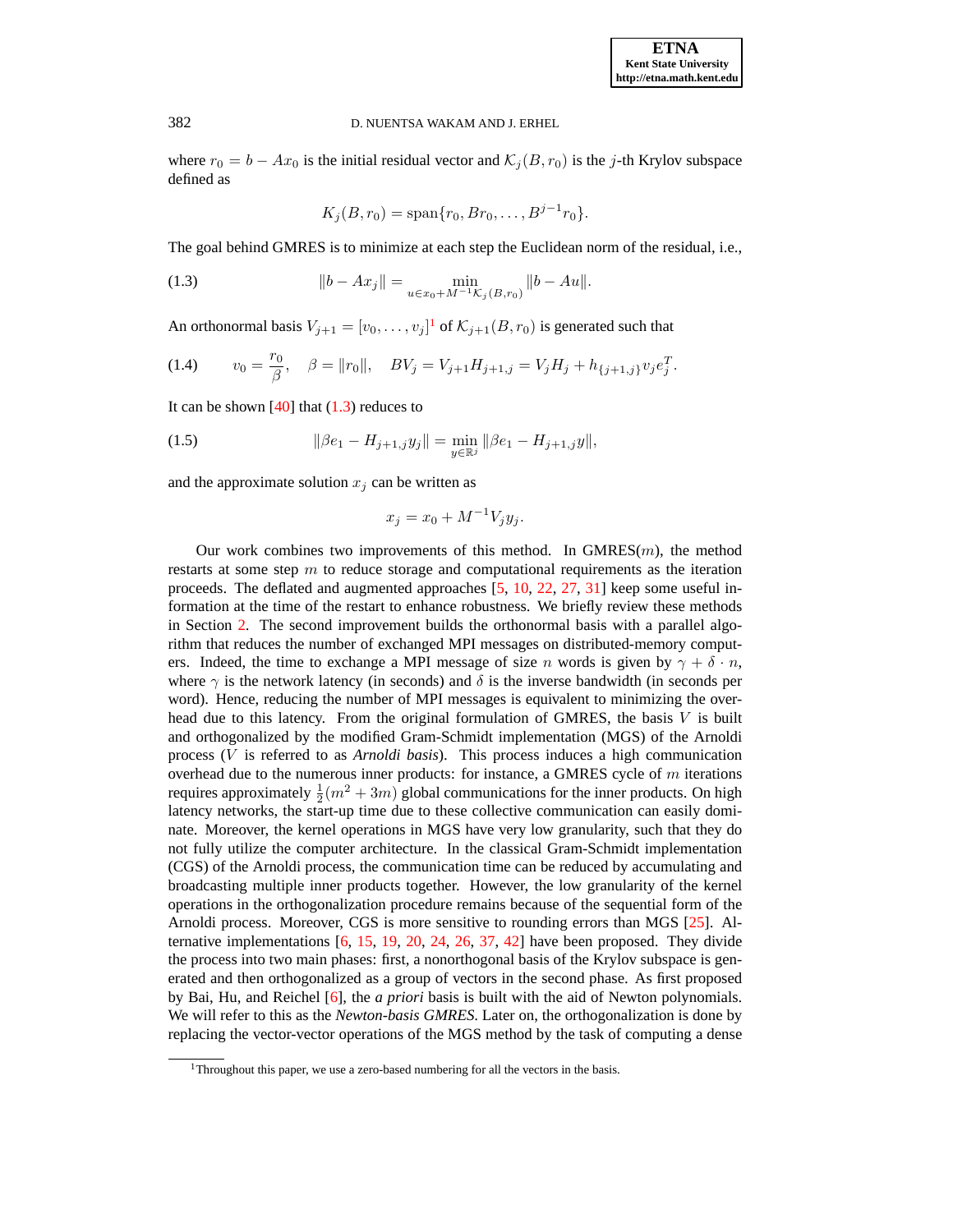$QR$  factorization. De Sturler  $[15]$  analyzed the parallel implementation of the second phase and suggested a distributed MGS factorization to overlap communication with computation. Sidje and Philippe [\[43\]](#page-25-10), Erhel [\[19\]](#page-24-4), and Sidje [\[42\]](#page-25-4) used a different orthogonalization strategy called RODDEC, which combines Householder factorization with Givens rotations and requires only point-to-point communication. Demmel et al. [\[16\]](#page-24-10) proposed a different  $QR$ factorization called *Tall Skinny* QR (TSQR), which reorganizes the computation to reduce the memory access and exploit the data locality.

Our proposal in this work is to combine the Newton-basis GMRES with augmented and deflated GMRES. The new approach is simple and can be used together with any of the previous orthogonalization strategies once the augmented a priori basis is built. The motivation for our work is two-fold: previous studies [\[37\]](#page-25-3) have shown that when the size of the Newton basis grows, the vectors become increasingly dependent. As a result, the method may experience a slow convergence rate. With the new approach, the basis is kept small and augmented with some useful approximate eigenvectors. The second motivation is related to  $GMRES(m)$ preconditioned by domain decomposition methods. Indeed, with Schwarz-based preconditioners, when the number of subdomains increases, the preconditioner becomes less and less robust and the method requires more iterations to converge. In this situation, the basis size is usually increased to prevent stagnation. In the proposed approach, we show that by adaptively adding more approximate eigenvectors, the convergence rate is improved. Recently, Mohiyuddin et al. [\[30\]](#page-25-11) and Hoemmen [\[24\]](#page-25-1) suggested a new formulation in their *communication avoiding* GMRES, which does not require the Krylov basis size to be equal to the number of vectors generated a priori. Their formulation builds the Krylov basis with several steps of the Arnoldi process where each step builds a set of vectors with the Newton polynomials. Our proposed approach can be used as well with their formulation for problems that are very sensitive to the restarting procedure in GMRES. Indeed, we show in Section [3](#page-3-0) how the augmented basis can be formulated in their approach. The remaining part of this paper is organized as follows: in Section [2,](#page-2-0) we briefly review how the deflation of eigenvalues is used in the restarted GMRES. In Section [3,](#page-3-0) we derive the new approach combining deflation of the Newton basis with GMRES, and we discuss parallel implementation. Section [4](#page-12-0) is focused on numerical experiments to show the benefits of our approach.

<span id="page-2-0"></span>**2. Restarted GMRES accelerated by deflation.** A practical implementation of GM-RES is based on restarting a minimum residual iteration when the correction space reaches a given dimension  $m$ . At the time of restart, information from the previous Krylov subspace is discarded and the orthogonality between successive Krylov subspaces is not preserved. The worst case is when successively generated Krylov subspaces are very close. As a result, there is no significant reduction in the residual norm and the iterative process stagnates. Deflation techniques are a class of acceleration strategies that collect useful information at the time of restart mainly to avoid stagnation and for improving the rate of convergence. The main idea behind these methods is to remove the smallest eigencomponents from the residual vector as they are known to slow down the convergence of GMRES [\[48\]](#page-25-12). For a general analysis of acceleration strategies for minimal residual methods, we refer the reader to Eiermann, Ernst, and Schneider [\[17\]](#page-24-11). For general Krylov subspace methods, the recent reviews in [\[21,](#page-24-12) [45\]](#page-25-13) are also of great interest.

In deflation techniques, the Krylov subspaces are enriched by some approximation of invariant subspaces associated to a selected group of eigenvalues (generally the smallest ones). Two strategies are often used, namely by preconditioning the linear system [\[10,](#page-24-2) [19,](#page-24-4) [27\]](#page-25-7) or by augmenting the Krylov subspace [\[31,](#page-25-2) [32\]](#page-25-14).

Let  $\lambda_1, \lambda_2, \ldots, \lambda_n$  be the eigenvalues of B. Consider an exact invariant subspace of dimension r corresponding to the r smallest eigenvalues  $\lambda_1, \lambda_2, \ldots, \lambda_r$  and an orthonormal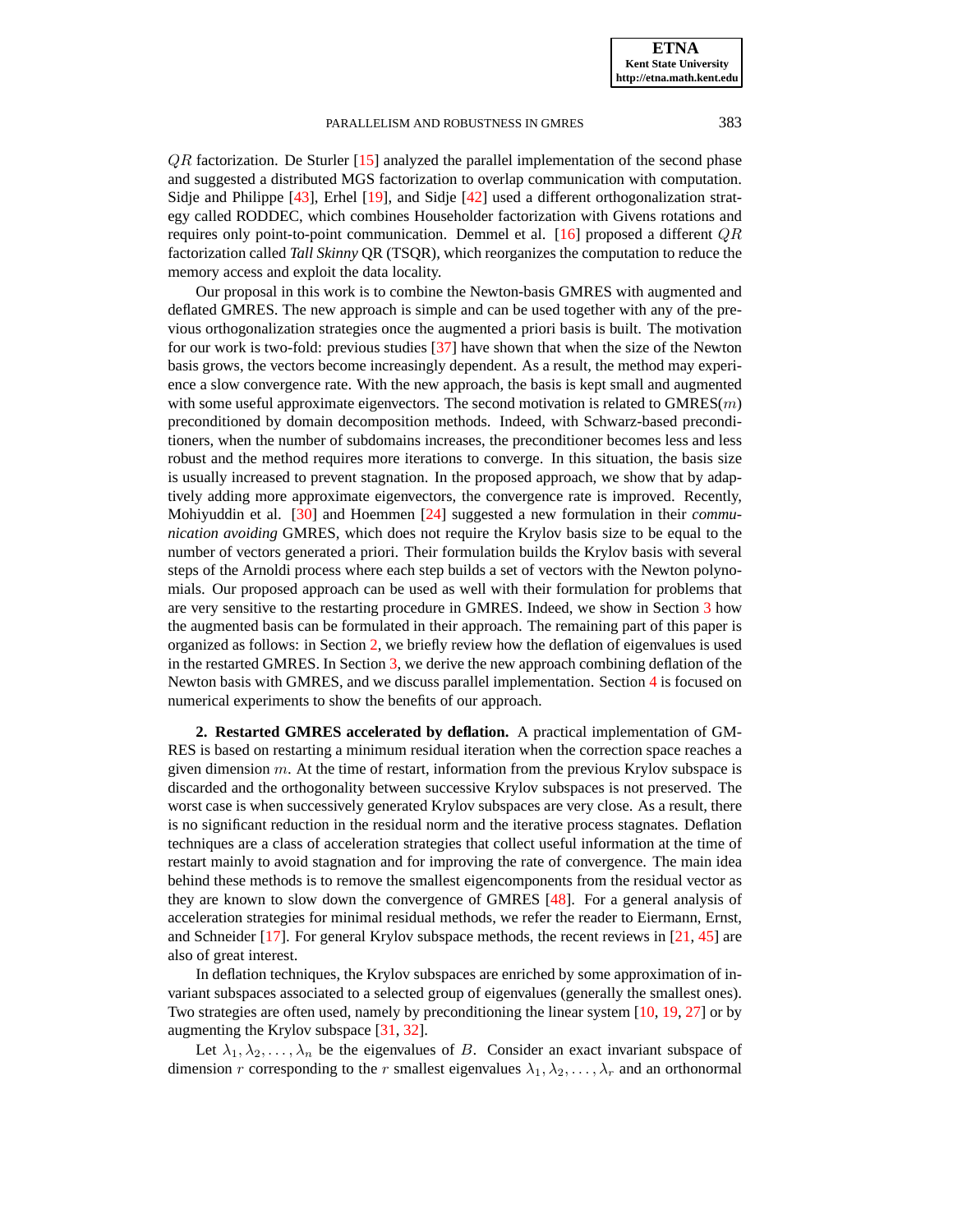basis of this subspace, written as U in matrix form. Using the preconditioner  $\bar{M}^{-1}$  defined as

<span id="page-3-1"></span>(2.1) 
$$
\bar{M}^{-1} = I_n + U(|\lambda_n|T^{-1} - I_r)U^T, \quad T = U^T B U,
$$

the eigenvalues of  $B\overline{M}^{-1}$  are  $\lambda_{r+1}, \ldots, \lambda_n, |\lambda_n|$  with multiplicity at least r [\[22\]](#page-24-6). Then, GMRES(m) applied to  $B\overline{M}^{-1}$  converges faster since the smallest eigencomponents that slow down the convergence are deflated. In practice,  $U$  is replaced by a basis of an approximate invariant subspace.

The actual implementation in  $[22]$  and the improvements in  $[10]$  rely on the approximation of  $U$  which is updated at each restart by computing the Ritz values from the Arnoldi relation in equation [\(1.4\)](#page-1-1) to yield a more accurate basis. In [\[5\]](#page-24-8), U is computed by the Implicit-Restarted Arnoldi (IRA) process and the result is used to form a left preconditioner. The adaptive preconditioner by Kharchenko and Yeremin [\[27\]](#page-25-7) is built such that the Ritz values which approximate the largest eigenvalues of  $B$  are translated to a cluster around one.

Complexity overhead is similar in the preconditioning and the augmented subspace approaches. In both cases, computing a new basis at each restart involves a small eigenvalue problem. Also, it is easy to update the preconditioning matrix with a new basis  $U$  [\[10\]](#page-24-2). However, applying the preconditioner  $\bar{M}^{-1}$  in [\(2.1\)](#page-3-1) may induce an overhead for a large number of processors because of global MPI reduction operations. On the other hand, in the augmented approach presented below [\[31,](#page-25-2) [32\]](#page-25-14), the communication is reduced since there is no global reduction operation.

The augmented approaches form the new approximation with a projection onto a subspace  $C = \mathcal{K}_m(B, r_0) + \mathcal{W}$ , where  $\mathcal{W} = \text{span}\{u_0, \dots, u_{r-1}\}$ . Minimal changes are required to the existing kernel operations as the vectors are directly added to the existing Krylov basis. Moreover, when the vectors  $u_0, \ldots, u_{r-1}$  are the harmonic Ritz vectors, Morgan [\[32\]](#page-25-14) has shown that the augmented subspace  $\mathcal C$  is itself a Krylov subspace and writes

$$
\mathcal{C} = \mathcal{K}_m(B, r_0) + \mathcal{W} = \mathcal{K}_{m+r}(B, q_m(B)r_0),
$$

<span id="page-3-0"></span>where  $q_m(B)$  is a polynomial of degree at most m.

**3. Deflated GMRES in the Newton basis.** In this section, we derive the new implementation of the GMRES algorithm where the Krylov subspace is spanned by the Newton polynomials and augmented with eigenvectors. Compared to the previous Newton basis implementations [\[6,](#page-24-1) [19,](#page-24-4) [24,](#page-25-1) [42\]](#page-25-4), the main difference is that the new approach uses deflation strategies to recover the information that is lost at the time of restart. Hence for the problems that are sensitive to the restarting procedure, our implementation should converge faster than the previous approaches for the same basis size. Compared to GMRES-E by Morgan [\[31\]](#page-25-2), our approach communicates less and should produce kernels that are better suited for parallel computations. Compared to GMRESDR of Morgan [\[32\]](#page-25-14), however, we have not investigated whether the proposed augmented basis is itself a Krylov basis, and we leave it to future work.

**3.1. Augmenting the Newton basis.** We now derive the proposed approach. Our motivation is to get an Arnoldi-like relation for the augmented basis when the eigenvectors are added at the end of the Newton basis. Let B be the preconditioned matrix,  $x_0$  an initial guess, and  $r_0$  the initial residual vector. An m-dimensional Krylov subspace is spanned by the Newton polynomials applied to  $r_0$  of the form

$$
\mathcal{P}_{j+1}(B) := \sigma_{j+1}(B - \lambda_{j+1}I)\mathcal{P}_j(B), \quad j = 0, 1, 2, \dots,
$$

where  $\mathcal{P}_0(B) := r_0$ ,  $\sigma_j$  and  $\lambda_j \in \mathbb{R}$ ; see [\[6,](#page-24-1) [37\]](#page-25-3). We will discuss the choice of these scalars later.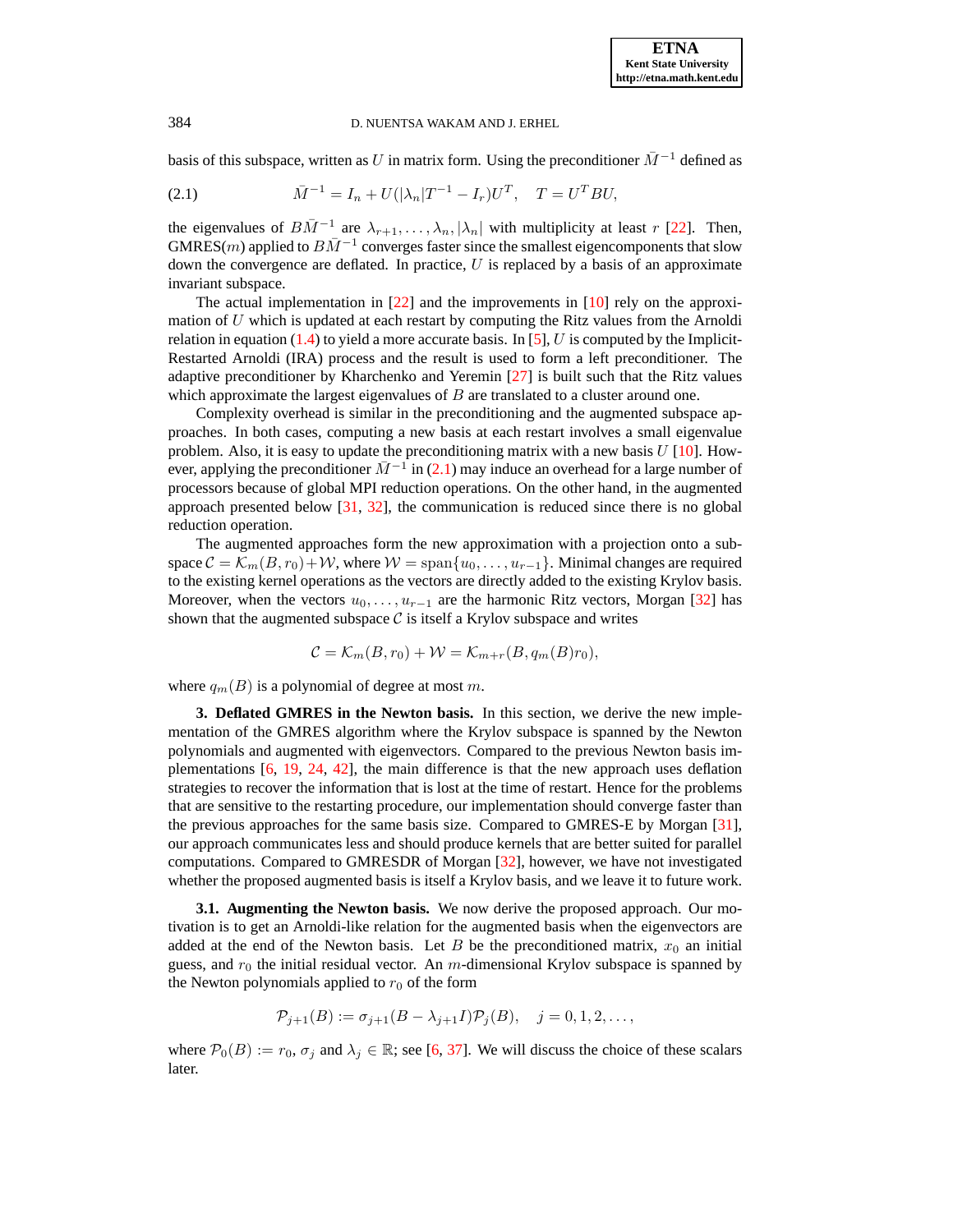**ETNA Kent State University http://etna.math.kent.edu**

#### PARALLELISM AND ROBUSTNESS IN GMRES 385

Let  $W = \text{span}\{u_0, u_1, \ldots, u_{r-1}\}\$  be a coarse subspace of dimension r. We discuss the computation of these vectors in Section [3.2.5.](#page-11-0) Let  $s = m + r$  and  $C_s$  be the augmented subspace defined by

$$
\mathcal{C}_s = \mathcal{K}_m(B, r_0) + \mathcal{W}
$$

as before. We write the basis of  $W$  in matrix form as

$$
U_r = \begin{bmatrix} u_0 & \dots & u_{r-1} \end{bmatrix}.
$$

We also define the augmented subspace  $\hat{\mathcal{C}}_{s+1}$  by

$$
\hat{\mathcal{C}}_{s+1} = \mathcal{K}_{m+1}(B, r_0) + B\mathcal{W}.
$$

PROPOSITION 3.1. Suppose that  $\dim(\hat{\mathcal{C}}_{s+1}) = s + 1$ . Then there exists an orthonormal basis  $V_{s+1} = \begin{bmatrix} V_{m+1} & V_r \end{bmatrix} \in \mathbb{R}^{n \times (s+1)}$  of the subspace  $\hat{\mathcal{C}}_{s+1}$  such that  $V_{m+1}$  is an *orthonormal basis of*  $\mathcal{K}_{m+1}(B,r_0)$  and

<span id="page-4-2"></span>
$$
W_s = \begin{bmatrix} V_m & U_r \end{bmatrix}
$$

*is a basis of*  $C_s$ *. These bases are related by an Arnoldi-like relation* 

(3.1) 
$$
BW_s = V_{s+1}\bar{H}_s = V_sH_s + h_{s+1,s}v_{s+1}e_s^T,
$$

where  $\bar{H}_s \in \mathbb{R}^{(s+1)\times s}$  is an upper Hessenberg matrix. Moreover, the vector  $x_s \in \mathbb{R}^n$  given *by*

<span id="page-4-1"></span><span id="page-4-0"></span>
$$
x_s = x_0 + M^{-1}W_s y_s,
$$

where  $y_s \in \mathbb{R}^n$  solves the least-squares problem  $J_s(y)$  defined by

$$
J_s(y) = ||\beta e_1 - \bar{H}_s y||_2, \quad \beta = ||r_0||_2,
$$

*minimizes the residual norm*  $||b - Ax_s||$  *over*  $x_0 + M^{-1}C_s$ .

*Proof.* From  $k_0 = r_0 / ||r_0||_2$ , a set of vectors  $k_j$  can be generated such that

(3.2) 
$$
\sigma_{j+1}k_{j+1} = \begin{cases} (B - \lambda_{j+1}I)k_j & \text{if } 0 \le j \le m-1 \\ Bu_{j-m} & \text{if } m \le j \le s-1, \end{cases}
$$

where  $\lambda_j$  and  $\sigma_j$ ,  $j = 1, 2, \ldots$ , are user-specified real scalars. We discuss in Sections [3.2.1](#page-9-0) and [3.2.2](#page-9-1) their optimal choice. In matrix form, relation [\(3.2\)](#page-4-0) writes

(3.3) 
$$
BK_m = K_{m+1}\bar{T}_m
$$

$$
BU_r = \hat{K}_r D_r,
$$

with  $K_{m+1} = \begin{bmatrix} k_0 & k_1 & \dots & k_m \end{bmatrix}$ ,  $\hat{K}_r = \begin{bmatrix} k_{m+1} & \dots & k_s \end{bmatrix}$ ,

$$
\bar{T}_m = \begin{bmatrix} \lambda_1 & & & & & \\ \sigma_1 & \lambda_2 & & & & \\ & \sigma_2 & \lambda_3 & & & \\ & & \ddots & \ddots & & \\ & & & & \lambda_{m-1} & \\ & & & & & \sigma_{m-1} & \lambda_m \\ & & & & & & \sigma_m \end{bmatrix} \in \mathbb{R}^{(m+1)\times m},
$$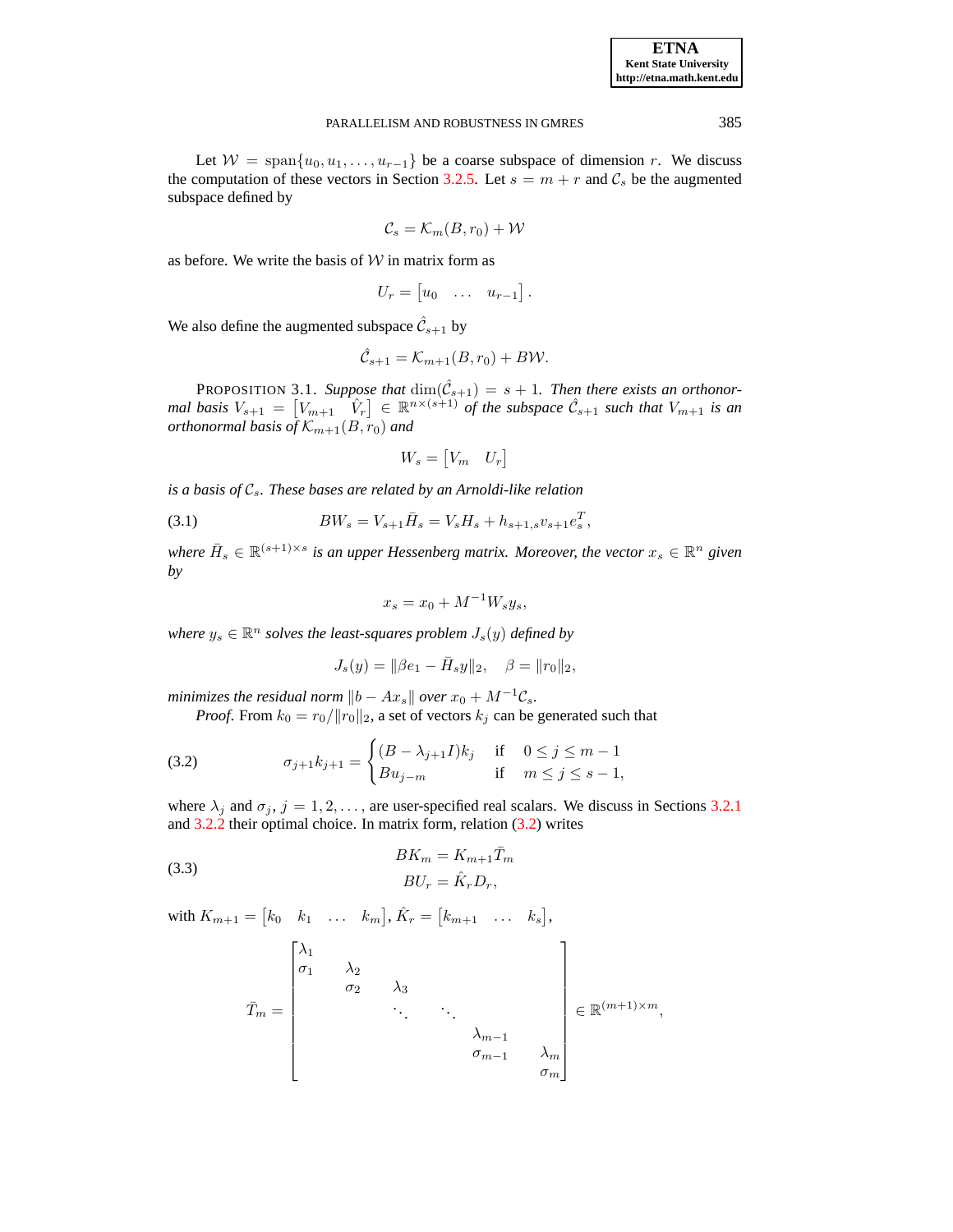and  $D_r = \text{diag}\{\sigma_{m+1}, \dots, \sigma_s\} \in \mathbb{R}^{r \times r}$ . A QR factorization of  $[K_{m+1} \quad \hat{K}_r]$  yields

(3.4) 
$$
\begin{bmatrix} K_{m+1} & \hat{K}_r \end{bmatrix} = V_{s+1} R_{s+1} = \begin{bmatrix} V_{m+1} & \hat{V}_r \end{bmatrix} \begin{bmatrix} R_{m+1} & R_{m+1,r} \\ 0 & R_r \end{bmatrix}.
$$

Using equations  $(3.3)$  and  $(3.4)$ , we get

$$
BV_m = BK_m R_m^{-1} = V_{m+1} R_{m+1} \bar{T}_m R_m^{-1},
$$
  

$$
BU_r = \hat{K}_r D_r = (V_{m+1} R_{m+1,r} + \hat{V}_r R_r) D_r.
$$

It is rewritten as

<span id="page-5-0"></span>
$$
BW_s=V_{s+1}\bar{H}_s,
$$

<span id="page-5-2"></span>where

(3.5) 
$$
\bar{H}_s = R_{s+1} \begin{bmatrix} \bar{T}_m & 0 \\ 0 & D_r \end{bmatrix} \begin{bmatrix} R_m^{-1} & 0 \\ 0 & I_r \end{bmatrix} = \begin{bmatrix} H_s \\ h_{s+1,s} e_s^T \end{bmatrix}.
$$

The first part  $(3.1)$  is thus proved.

The second part of the proposition is similar to the optimality property of the augmented GMRES [\[12,](#page-24-3) Algorithm 2.1]. With  $x_s = x_0 + M^{-1}W_s y$  in the affine space  $x_0 + M^{-1}C_s$ , the corresponding residual vector is expressed as

(3.6) 
$$
b - Ax_s = b - A(x_0 + M^{-1}W_s y) = r_0 - V_{s+1}\bar{H}_s y = \beta k_0 - V_{s+1}\bar{H}_s y
$$

$$
= V_{s+1}(\beta e_1 - \bar{H}_s y),
$$

where  $\beta = ||r_0||$  and  $e_1 = [1, 0, \dots, 0]^T$ . Introduce the function

<span id="page-5-1"></span>
$$
J_s(y) = ||b - A(x_0 + M^{-1}W_s y)||_2.
$$

It follows from equation [\(3.6\)](#page-5-1) and the fact that  $V_{s+1}$  is orthogonal that

$$
J_s(y) = ||\beta e_1 - \bar{H}_s y||_2.
$$

Thus by taking the vector  $y_s \in \mathbb{R}^m$  which minimizes the function  $J_s(y)$ , the approximate solution  $x_s = x_0 + M^{-1}W_s y_s$  will have the smallest residual in  $x_0 + M^{-1}C_s$ . О

We refer to the matrix  $W_s$  as the *augmented Newton basis* of the subspace  $\mathcal{C}_s$ , and to the matrix  $V_{s+1}$  as the *augmented orthonormal basis* of the subspace  $\hat{\mathcal{C}}_{s+1}$ . The induced GMRES is the *augmented Newton basis GMRES*, which we denote by AGMRES.

It is also possible to choose  $\begin{bmatrix} K_m & U_r \end{bmatrix}$  as a basis of  $\mathcal{C}_s$ , avoiding the computation of  $R_m^{-1}$ . However, the vectors  $U_r$  are computed at each restart by using a Rayleigh-Ritz proce-dure (see Section [3.2.5\)](#page-11-0), which requires the storage of  $V_{s+1}$  and the computation of  $V_{s+1}^T W_s$ . Thus, it saves memory and computation to select  $W_s = \begin{bmatrix} V_m & U_r \end{bmatrix}$ .

This proof assumes that the basis vectors  $k_j, j = 0, \ldots, s$ , are generated through one pass in the kernel computation of  $(3.2)$ . There are some situations where m is too large to guarantee robustness (well-conditioned basis) or good performance (best value for data locality in multicore nodes). In recent work, Hoemmen  $[24]$  uses the  $\mu$ -step Arnoldi method of Kim and Chronopoulos  $[28]^2$  in his  $Arnoldi(\mu, t)$  to build the basis vectors through multiple

<sup>&</sup>lt;sup>2</sup>The original method is referred to as s-step Arnoldi instead of  $\mu$ -step Arnoldi but we choose  $\mu$  here to differentiate with the size s of our augmented basis.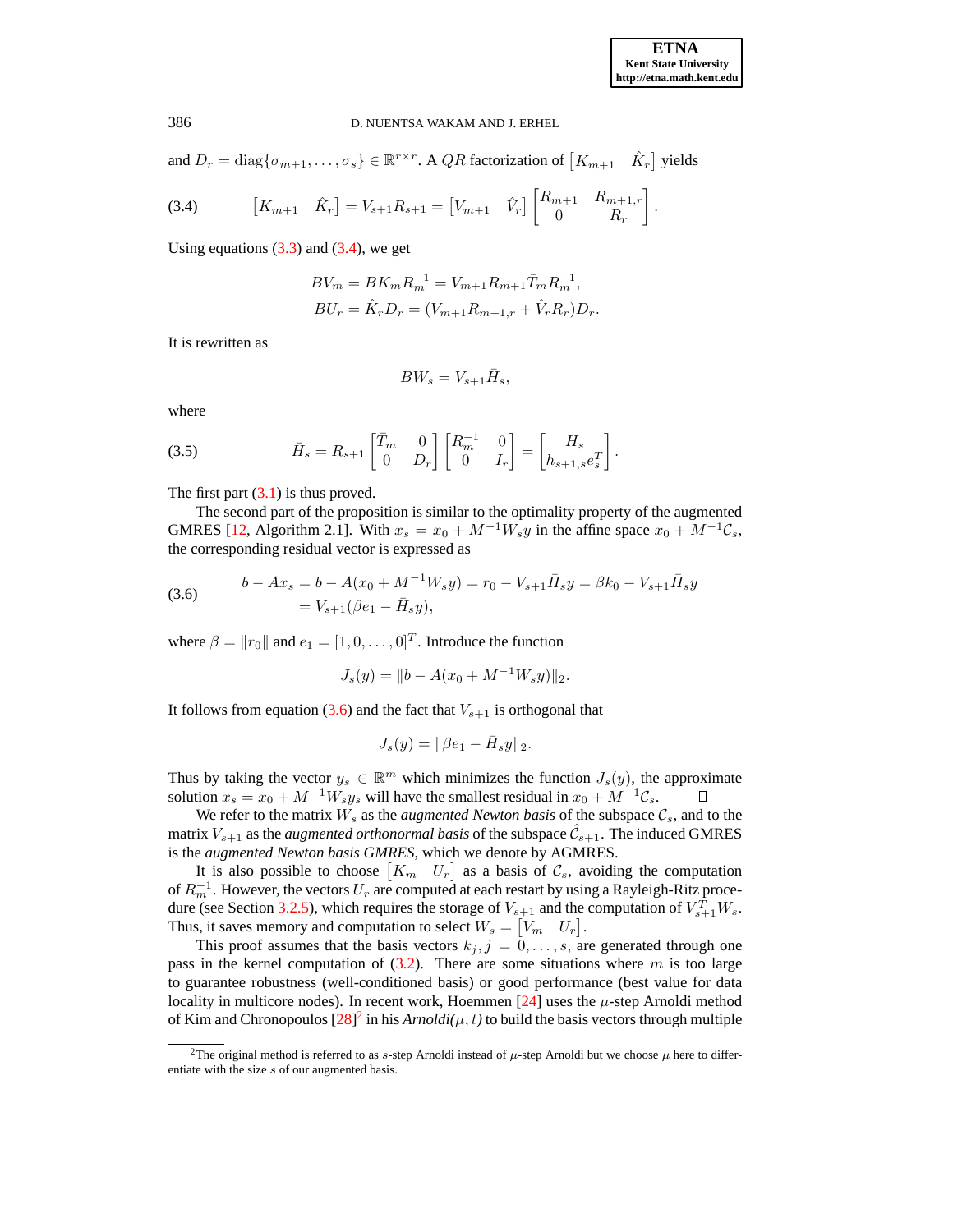passes of the kernel computation in  $(3.2)$ . Hence, the process of computing s basis vectors is divided into t steps where each step generates  $\mu$  basis vectors with the Newton polynomials. The restart length is thus  $s = \mu \cdot t$ . We show in the following that Proposition [3.1](#page-4-2) holds in the case of a  $\mu$ -step basis. We explain the basic idea with  $t = 2$ .

Let  $k_0$  be the starting vector and  $s = \mu \cdot t + r = m + r$ . As in the first part of [\(3.2\)](#page-4-0), we generate the sequence of vectors

$$
\sigma_{j+1}k_{j+1} = (B - \lambda_{j+1}I)k_j, \quad 0 \le j \le \mu - 1.
$$

It follows that

$$
BK^{(0)}_{\mu} = K^{(0)}_{\mu+1} \bar{T}^{(0)}_{\mu},
$$

where  $K_{\mu+1}^{(0)} = \begin{bmatrix} k_0 & k_1 & \dots & k_{\mu} \end{bmatrix} \in \mathbb{R}^{n \times (\mu+1)}$  and  $\overline{T}_{\mu}^{(0)} \in \mathbb{R}^{(\mu+1) \times \mu}$  is a bidiagonal matrix. A QR factorization of  $K_{\mu+1}^{(0)}$  gives

$$
K_{\mu+1}^{(0)} = V_{\mu+1}^{(0)} R_{\mu+1}^{(0)}
$$

<span id="page-6-0"></span>and thus

(3.7) 
$$
BK_{\mu}^{(0)} = V_{\mu+1}^{(0)} \bar{H}_{\mu}^{(0)} = V_{\mu}^{(0)} H_{\mu}^{(0)} + h_{\mu+1,\mu} V_{\mu+1}^{(0)} e_{\mu}^T,
$$

where  $\bar{H}^{(0)}_{\mu} = R^{(0)}_{\mu+1} \bar{T}^{(0)}_{\mu}$  and  $e_{\mu}$  is the  $\mu$ -th unit vector. This first step is just the derivation of the Arnoldi-like relation for the (non-augmented) Newton basis. Note that we do not have a mathematically equivalent Arnoldi relation as in equation [\(1.4\)](#page-1-1).  $\bar{H}^{(0)}_{\mu+1}$  is not equal in exact arithmetic to the Hessenberg matrix  $\bar{H}$  of that equation as we avoid dealing with the term  $(R^{(0)}_{\mu+1})^{-1}$ . However, the columns of  $V^{(0)}_{\mu+1}$  form an orthogonal basis of a  $\mu$ -dimensional Krylov basis. Using the last column as a starting vector, we can thus build the second  $\mu$ -step basis. At this step, we add the eigenvectors in the subspace by augmenting the  $\mu$ -step basis. Let  $k_{\mu} = V_{\mu+1}^{(0)} e_{\mu}$  be a  $\mu$ -step augmented basis generated as follows

<span id="page-6-1"></span>
$$
\sigma_{j+1}k_{j+1} = \begin{cases} (B - \lambda_{\mu-j+1}I)k_j & \text{if } \mu \le j \le m-1\\ B u_{j-m} & \text{if } m \le j \le s-1. \end{cases}
$$

In matrix form we get

(3.8) 
$$
B\begin{bmatrix}K_{\mu}^{(1)} & U_r\end{bmatrix} = K_{\mu+r+1}^{(1)} \begin{bmatrix} \bar{T}_{\mu}^{(1)} & 0 \\ 0 & D_r \end{bmatrix}.
$$

The matrices  $\bar{T}_{\mu}^{(1)}$  and  $D_r$  are analogous to the matrices in equation [\(3.1\)](#page-4-2). At this point, to avoid loss of orthogonality, the vectors  $K_{\mu+r+1}^{(1)} = \begin{bmatrix} k_{\mu} & k_{\mu+1} & \dots & k_{\mu+m+r} \end{bmatrix}$  should be orthogonalized against the previous vectors  $V^{(0)}_{\mu}$ . This can be done by a block Gram-Schmidt method which is equivalent to writing<sup>3</sup>

<span id="page-6-2"></span>(3.9) 
$$
\hat{K}_{\mu+r+1}^{(1)} = \left(I - V_{\mu}^{(0)} (V_{\mu}^{(0)})^T\right) K_{\mu+r+1}^{(1)}.
$$

Note that the same stability problems may arise just as in the classical Gram-Schmidt process. We discuss this issue at the end of this subsection. So far, the vectors  $\hat{K}_{\mu+\nu}^{(1)}$  are orthogonal to

<sup>&</sup>lt;sup>3</sup>Note that the first vector  $k_{\mu}$  is already orthogonal to  $V_{\mu}^{(0)}$ , but we choose to orthogonalize it again.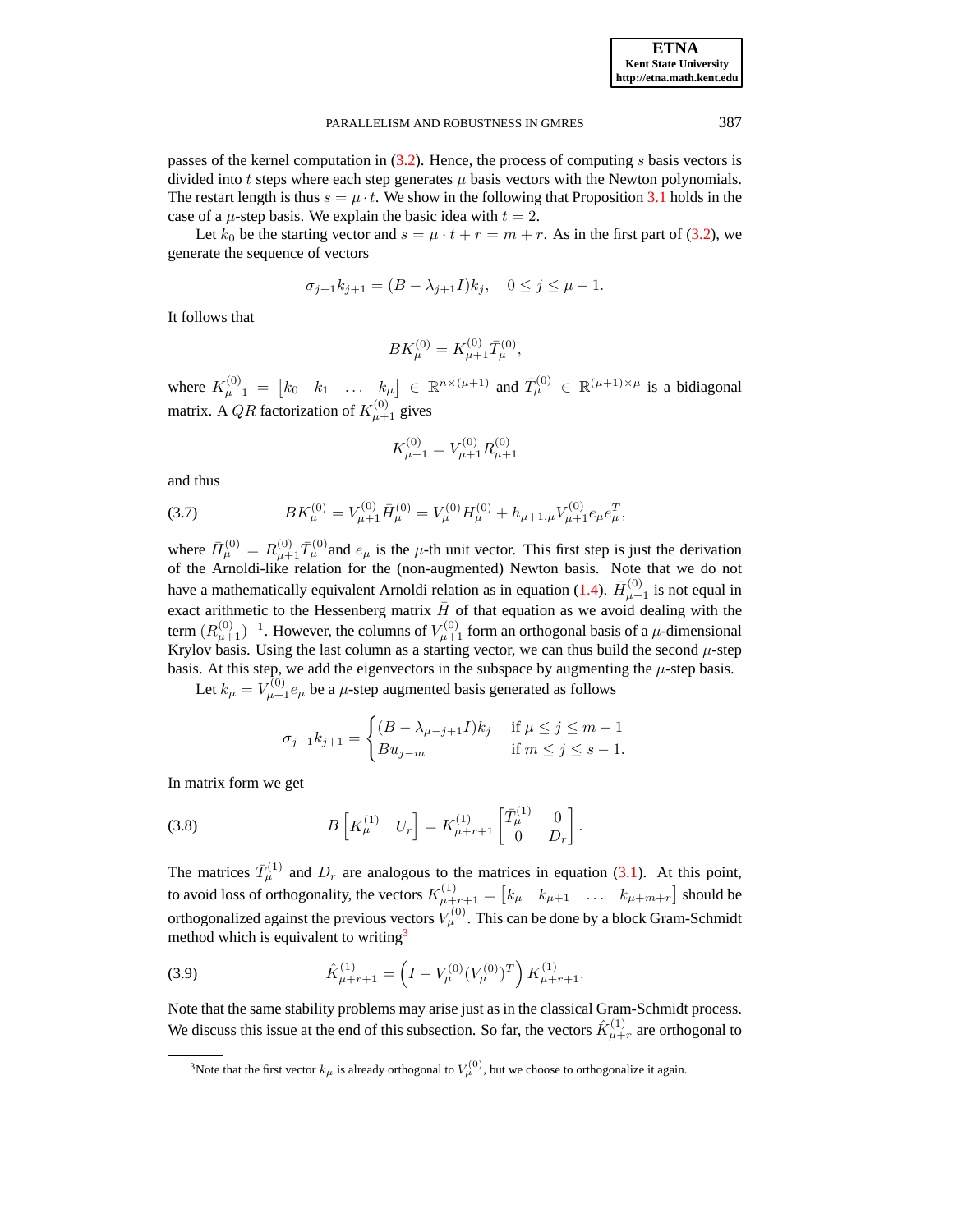the basis vectors, but it remains to orthogonalize them between each other. This can be done by a dense  $QR$  factorization to produce

(3.10) 
$$
\hat{K}_{\mu+r+1}^{(1)} = V_{\mu+r+1}^{(1)} R_{\mu+r+1}^{(1)}.
$$

From equations  $(3.7)$  and  $(3.8)$  we get

$$
(3.11) \t B\begin{bmatrix}K_{\mu}^{(0)} & K_{\mu}^{(1)} & U_{r}\end{bmatrix} = \begin{bmatrix}V_{\mu}^{(0)} & K_{\mu+r+1}^{(1)}\end{bmatrix} \begin{bmatrix}H_{\mu}^{(0)} & 0\\h_{\mu+1,\mu}e_{1}e_{\mu}^{T} & \bar{C}_{\mu+r}\end{bmatrix},
$$

where

<span id="page-7-2"></span><span id="page-7-1"></span><span id="page-7-0"></span>
$$
\bar{C}_{\mu+r} = \begin{bmatrix} \bar{T}_{\mu}^{(1)} & 0 \\ 0 & D_r \end{bmatrix}.
$$

Knowing that a QR factorization update has been performed on  $K_{\mu+r+1}^{(1)}$ , we get from equations [\(3.9\)](#page-6-2) and [\(3.10\)](#page-7-0) that,

$$
(3.12) \qquad \begin{bmatrix} V_{\mu}^{(0)} & K_{\mu+r+1}^{(1)} \end{bmatrix} = \begin{bmatrix} V_{\mu}^{(0)} & V_{\mu+r+1}^{(1)} \end{bmatrix} \begin{bmatrix} I & (V_{\mu}^{(0)})^T K_{\mu+r+1}^{(1)} \\ 0 & R_{\mu+r+1}^{(1)} \end{bmatrix}.
$$

Substituting  $(3.12)$  in  $(3.11)$ , we find

$$
BW_s=V_{s+1}\bar{H}_s,
$$

where  $W_s = \begin{bmatrix} K_{\mu}^{(0)} & K_{\mu}^{(1)} & U_r \end{bmatrix}$ ,  $V_{s+1} = \begin{bmatrix} V_{\mu}^{(0)} & V_{\mu+r}^{(1)} \end{bmatrix}$ , and  $\bar{H}_s =$  $\left[I_{\mu,\mu} \quad (V^{(0)}_{\mu})^T K^{(1)}_{\mu+r+1}\right]$  $\begin{bmatrix} (V^{(0)}_{\mu})^T K^{(1)}_{\mu+r+1} \ 0 \end{bmatrix} \begin{bmatrix} H^{(0)}_{\mu} & 0 \ h_{\mu+1,\mu} e_1 e_\mu^T & \bar{C}_\mu. \end{bmatrix}$  $h_{\mu+1,\mu}e_1e_\mu^T \quad \bar{C}_{\mu+r}$ .

From the fact that  $K_{\mu+r+1}^{(1)}e_1$  is orthogonal to  $V_{\mu}^{(0)}$  and that  $R_{\mu+r+1}^{(1)}e_1 = e_1$ , we obtain

$$
\bar{H}_s = \begin{bmatrix} H_\mu^{(0)} & (V_\mu^{(0)})^T K_{\mu+r+1}^{(1)} \bar{C}_{\mu+r} \\ h_{\mu+1,\mu} e_1 e_\mu^T & R_{\mu+r+1}^{(1)} \bar{C}_{\mu+r} \end{bmatrix},
$$

which is a Hessenberg matrix. The first part of Proposition [3.1](#page-4-2) is thus proved and the second part is similar to the previous proof.

In GMRES with the  $\mu$ -step Newton basis, it is useful to control the conditioning of the basis generated with the Newton polynomials by choosing a suitable value of  $\mu$ . On multicore nodes, a well-chosen value of  $\mu$  will also improve the data locality during the computation of the kernel computations (generation of the basis and orthogonalization) [\[16,](#page-24-10) [24\]](#page-25-1). The drawback of this formulation is that when the new set of basis vectors is orthogonalized against all the previous vectors already computed, it is important to perform a  $QR$  factorization update. Sometimes when a block Gram-Schmidt process is used, a reorthogonalization strategy should be performed to avoid a loss of orthogonality; see, for instance, [\[25\]](#page-25-8). This process induces more computational cost as the number of steps  $t$  increases. As for the scalar formulation, the augmented basis will thus help to reduce this cost by reducing the number of steps t. We do not further investigate reorthogonalization, and we focus in this paper on the basic implementation of a  $(\mu + r)$ -step augmented Newton basis.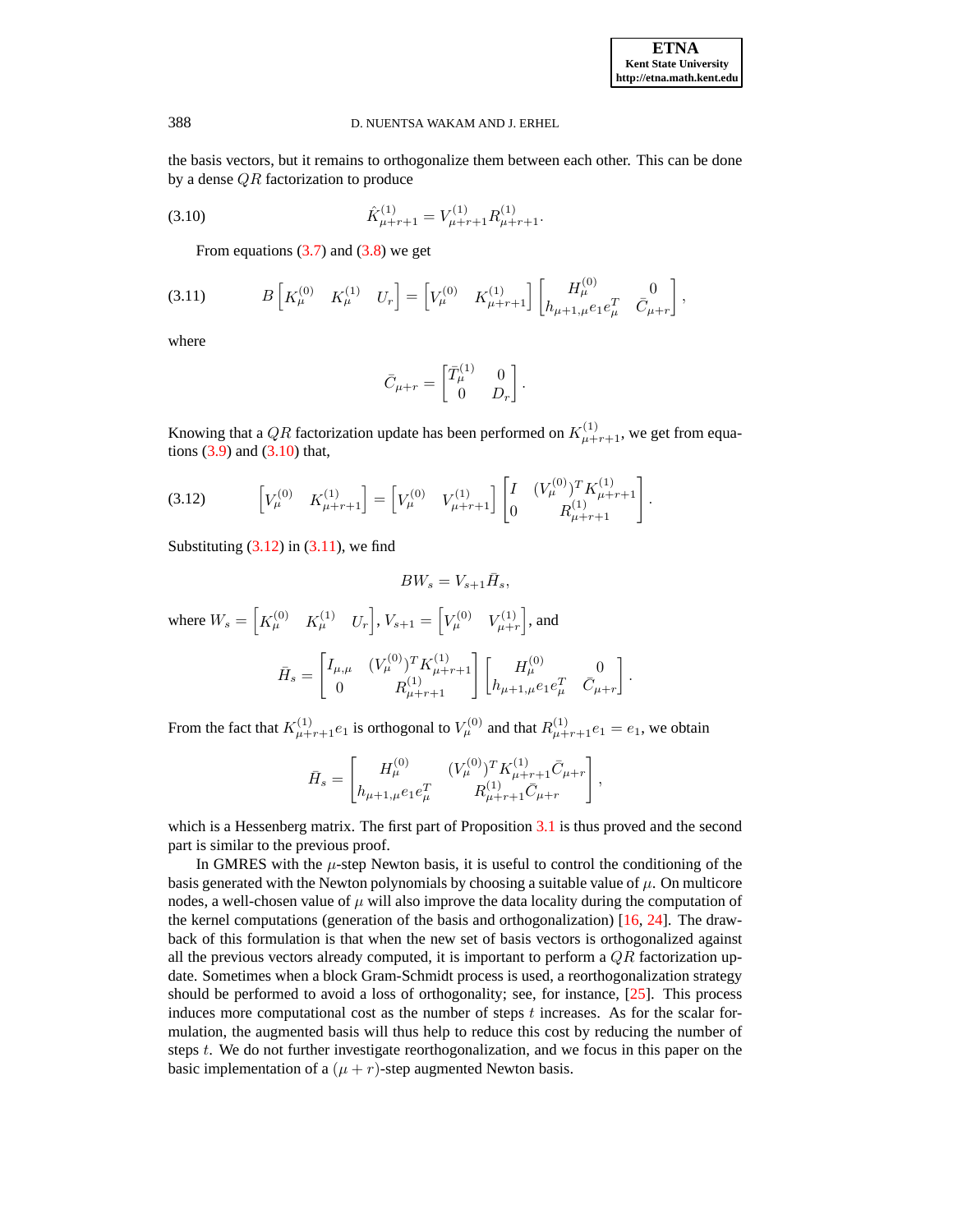<span id="page-8-0"></span>**Algorithm 1** AGMRES(m, r): Augmented Newton-basis GMRES.

**Require:**  $x_0, m, itmax, \epsilon, r, l, rmax, smv, bgv;$ 

- <span id="page-8-3"></span>1: **Perform** one cycle of  $GMRES(m)$  [\[41,](#page-25-0) Algorithm 4] to find a new approximation  $x_m$ , the residual  $r_m$ , and the matrices  $H_m$  and  $V_m$  satisfying equation [\(1.4\)](#page-1-1).  $\textbf{if}(\Vert r_m \Vert < \epsilon)$  **return**
- <span id="page-8-4"></span>2: Set  $x_0 \leftarrow x_m$  and  $r_0 \leftarrow r_m$ ;  $\beta = ||r_0||$ ;
- 3: **Compute** m Ritz values  $\{\lambda_j\}_{j=1}^{j=m}$  of  $AM^{-1}$  from  $H_m$  and order them with the Leja ordering [\[6\]](#page-24-1).
- <span id="page-8-9"></span>4: **If**  $(r > 0)$  extract r Ritz vectors  $U_r$  for the augmented basis.
- <span id="page-8-1"></span>5: **while**  $(||r_0|| > \epsilon)$  **do**
- 6: **Compute** the basis vectors of equation [\(3.2\)](#page-4-0) [\[19,](#page-24-4) [42\]](#page-25-4) to get  $K_{m+1}$  and  $\overline{T}_m$ .
- 7: **Compute**  $\hat{K}_r$  and  $D_r$  using the second part of equation [\(3.2\)](#page-4-0).
- <span id="page-8-2"></span>8: **Compute** the *QR* factorization  $[K_{m+1} \quad \hat{K}_r] = V_{s+1}R_{s+1}$ .
- <span id="page-8-11"></span><span id="page-8-10"></span><span id="page-8-5"></span>9: **Derive**  $W_s = \begin{bmatrix} V_m & U_r \end{bmatrix}$ .
- 10: **Compute** the  $(s + 1) \times s$  Hessenberg matrix  $\bar{H}_s$  from equation [\(3.5\)](#page-5-2).
- 11: **Solve**  $y_s = \min ||\beta e_1 \bar{H}_s y||_2$ .
- 12: **Compute**  $x_s = x_0 + M^{-1}W_s y_s, r_s = b Ax_s, it \leftarrow it + s.$
- 13: **if**( $||r_s|| < \epsilon$  or *it*  $>$  *itmax*) return
- <span id="page-8-7"></span>14: Set  $x_0 \leftarrow x_s$  and  $r_0 \leftarrow r_s$ ;
- <span id="page-8-12"></span>15: **if** r > 0 **then**
- 16:  $Iter = s * \log \left( \frac{\epsilon}{\|r_s\|}\right) / \log \left( \frac{\|r_s\|}{\|r_0\|}\right)$

17: **if**  $(Iter > smv * (itmax - it))$  **then** 

- 18: **if**  $(Iter > bay * (itmax it))$  **and**  $(r < rmax)$  **and**  $(l > 0)$ ) **then**
- <span id="page-8-6"></span>19:  $r \leftarrow r + l$  /\*Increase the number of eigenvalues to deflate\*/
- 20: **end if**
- 21: **Replace** the r approximate eigenvectors  $u_0, u_1, \ldots, u_{r-1}$  by r harmonic Ritz vectors of  $B \equiv AM^{-1}$ .
- <span id="page-8-8"></span>22: **end if**
- 23: **end if**

```
24: end while
```
**3.2. AGMRES: Augmented Newton-basis GMRES.** In this section we discuss the parallel implementation of the GMRES method where the Newton basis is augmented with a few approximate eigenvectors. The main steps are outlined in Algorithm [1.](#page-8-0)

If we compare AGMRES with the related implementations of the GMRES method, we can make the following observations.

- Compared to the standard GMRES method, AGMRES produces kernels that are better suited for parallel computations during the generation of the orthogonal Krylov basis in steps [6](#page-8-1) and [8.](#page-8-2) However, in addition to the basis  $V_{m+1}$ , it keeps  $2r$  vectors  $U_r$  and  $\hat{V}_r$ . It is thus worth mentioning that AGMRES( $m, r$ ) requires as much memory as  $GMRES(m + 2r)$ . Nevertheless, our numerical experiments indicate that, on most test cases,  $AGMRES(m, r)$  produces a better convergence acceleration than GMRES( $m + 2r$ ) and even GMRES( $2m$ ).
- The GMRES-E of Morgan [\[31\]](#page-25-2) keeps a second basis as well. However its implementation is based on the Arnoldi process. It will thus communicate more for the same convergence behavior. Our implementation includes an adaptive strategy that allows us to increase the number of extracted eigenvectors if necessary.
- Compared to CA-GMRES of Hoemmen [\[24\]](#page-25-1), our implementation is limited to one  $\mu$ step Newton basis. However, in the previous section we have shown how an aug-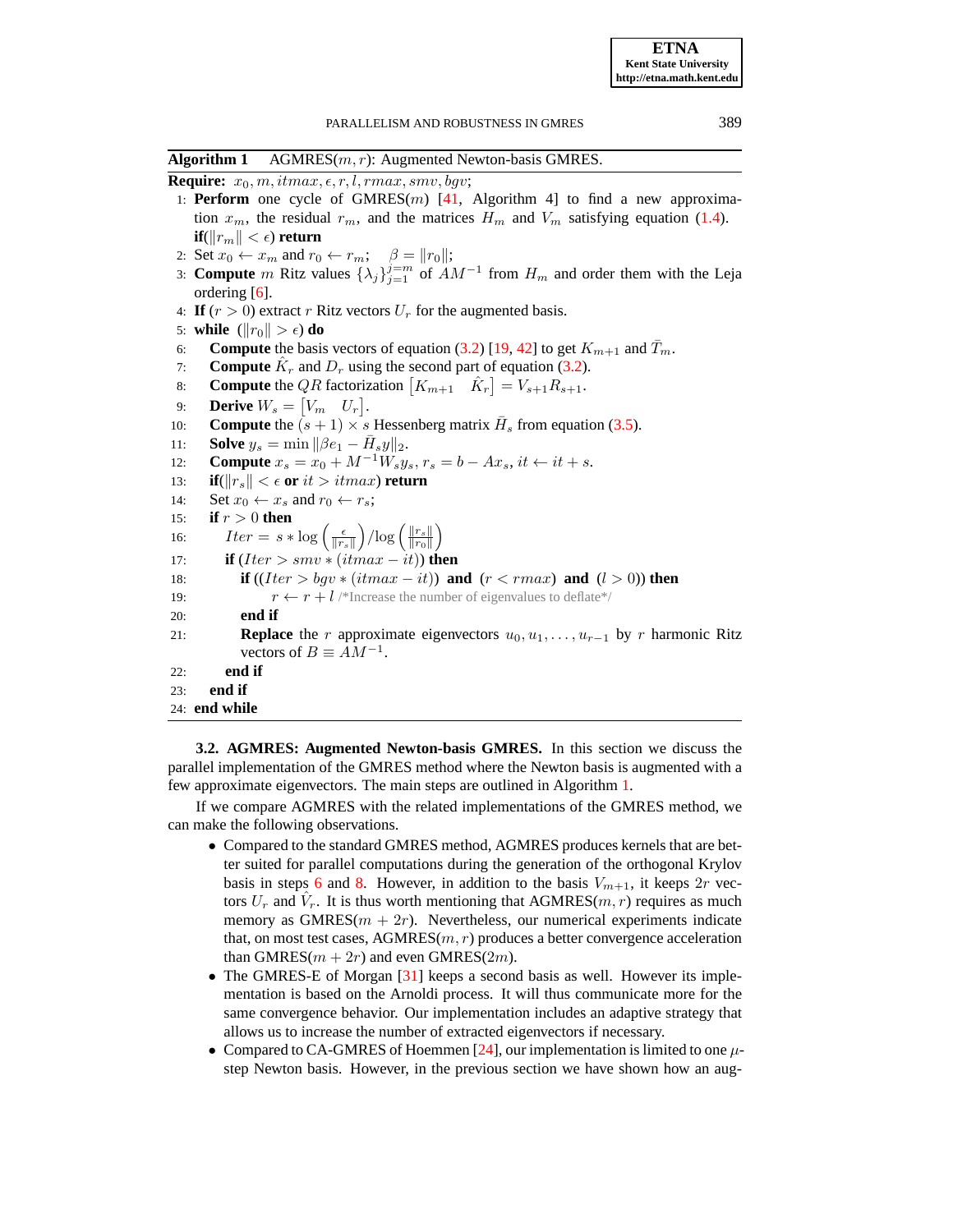mented basis can be defined for more than one  $\mu$ -step basis. For the same restart length, CA-GMRES( $\mu$ , t) and GMRES( $\mu$  · t) produce the same convergence behavior. AGMRES( $\mu \cdot t$ ,  $r$ ) is more likely to produce a faster convergence than these two approaches when the convergence rate is affected by the restarting procedure.

So far, the algorithm starts with an initial approximation of the solution vector  $x_0$  (in practice, we use a zero vector), the size  $m$  of the Krylov basis, the maximum number of iterations *itmax* allowed, and the desired accuracy  $\epsilon$ . The remaining input values are used for the augmented basis: the number of eigenvectors  $r$  that are added at each step and the parameters  $l, rmax, smv$ , and  $bqv$  for the adaptive strategy; see Section [3.2.6.](#page-11-1) The main steps of the algorithm are the computation of the shifts (steps  $1$  and  $3$ ), the generation of the augmented Newton basis at step  $6$ , and its orthogonalization at step [8.](#page-8-2) The approximate solution is updated at step  $12$ . At step  $21$ , the Ritz vectors are recomputed in order to add them to the Newton basis. The adaptive strategy is implemented in steps [15](#page-8-7)[–23.](#page-8-8) All these steps are explained in the next sections.

<span id="page-9-0"></span>**3.2.1. Computation of the shifts.** The generation of the Krylov subspace with the Newton polynomials uses the scalars  $\lambda_j$ ,  $j = 1, \ldots, m$  to produce a stable basis. Bai et al. [\[6\]](#page-24-1) have shown that a good choice would be to use the eigenvalues of  $B$  numbered according to the following modified *Leja order* (see [\[38\]](#page-25-16))

$$
|\lambda_1| = \max_{j=1,...,m} |\lambda_j|
$$
  

$$
\prod_{k=1}^j |\lambda_{j+1} - \lambda_k| = \max_{l=1,...,m} \prod_{k=1}^j |\lambda_l - \lambda_k|, \quad j = 1,...,m-1.
$$

In practice, the spectrum of  $B$  is not available and very expensive to compute. In this situation, the Ritz values of B, which are the eigenvalues of the Hessenberg matrix  $H_m$  in equation  $(1.4)$ , are used. This implies that m steps of the Arnoldi process should be performed to find these values. At step [1,](#page-8-3) we perform one cycle of the Arnoldi-GMRES method. From this we get an approximation of the solution  $x_m$  and the associated residual  $r_m$ . This vector is used as the initial search direction for the Newton-basis GMRES in step [5.](#page-8-9) At step [3,](#page-8-4) each process computes the eigenvalues of its own copy of the Hessenberg matrix  $H_m$  and orders them with the Leja ordering. This step so far uses the parallelism inside the matrix-vector product and the preconditioning operation. But it requires global communication as pointed out in Section [1.](#page-0-1) Note that when  $m$  gets large, it may be expensive to perform this Arnoldi-GMRES step . The cost here is comparable to one step of the Newton basis GMRES mainly in terms of granularity and the volume of MPI messages. In practice, we use a small value of  $m$ to show the benefits of augmenting the basis. Nevertheless, if a large basis is used, a solution could be to employ a  $\mu$ -step basis as explained in the previous section. Another solution, as advised by Philippe and Reichel [\[37\]](#page-25-3), is to perform one cycle of an Arnoldi-GMRES with a smaller basis to get a subset of these values. From this subset, a convex hull is defined and continuously updated with new values collected during the Newton-basis GMRES iterations.

<span id="page-9-1"></span>**3.2.2. Computation of the Newton basis with scaling factors.** The first  $m + 1$  vectors of  $K_{s+1}$  can be generated using Algorithm 1.1 in [\[42\]](#page-25-4); then it is easy to generate the last r vectors from  $U_r$ . Note that when a particular eigenvalue  $\lambda_{j+1}$  is complex and assuming that Im( $\lambda_{j+1}$ ) > 0 (such a case always exists by considering the complex conjugate pairs of eigenvalues and the modified Leja ordering), the complex arithmetic is avoided by writing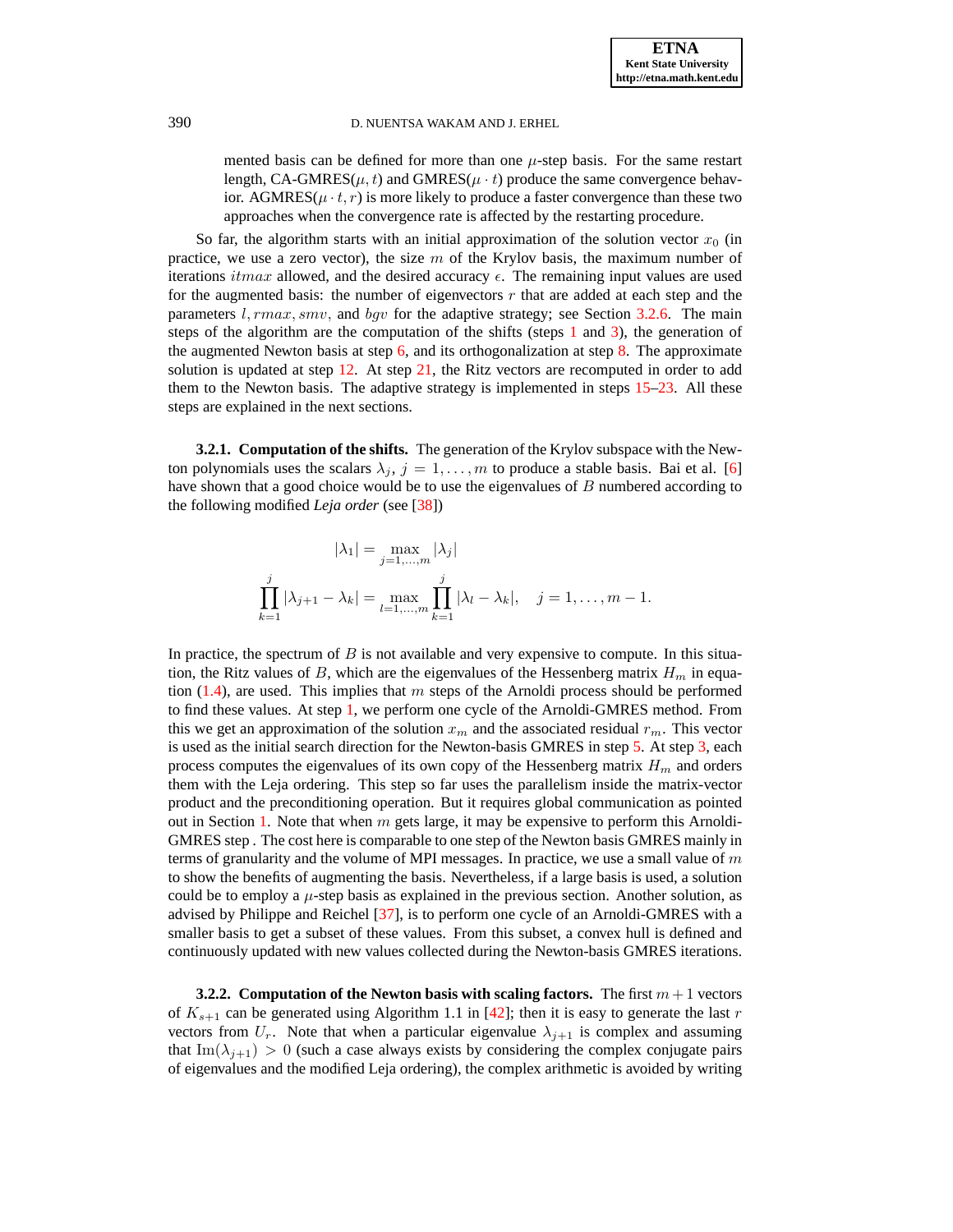the first part of equation  $(3.2)$  as

$$
\sigma_{j+1}k_{j+1} = (B - \text{Re}(\lambda_{j+1}))Ik_j
$$
  
\n
$$
\sigma_{j+2}k_{j+2} = (B - \lambda_{j+1}I)(B - \bar{\lambda}_{j+1}I)k_j = \sigma_{j+1}(B - \text{Re}(\lambda_{j+1})I)k_{j+1} + \text{Im}(\lambda_{j+1})^2k_j.
$$

In this case, the matrix  $\bar{T} \in \mathbb{R}^{s+1 \times s}$  in the equations [\(3.1\)](#page-4-2) and [\(3.8\)](#page-6-1) is tridiagonal. So far, the scalars  $\sigma_j$ ,  $j = 1, \ldots, m$  in [\(3.1\)](#page-4-2) are used to control the growth of the vectors  $\{k_j\}_{j=1}^{j=m}$ . The common choice is to take  $\sigma_j = ||k_j||$ . The parallelism inside this step is kept by the preconditioning and the parallel matrix-vector operations  $(AM^{-1} - \lambda I)k \equiv A(M^{-1}k) - \lambda k$ . When  $\sigma_j = ||k_j||$ , then there are  $(m + r)$  global communications, which are far fewer than the  $\frac{1}{2}(m^2 + 3m)$  global communications in the Arnoldi process. For some particular cases, this norm can be computed distributively. When using for instance the explicit formulation of the multiplicative Schwarz procedure, the basis vectors are computed in a pipeline across all the subdomains. Each process is thus able to compute its own contribution to the norm and the basis vectors are normalized *a posteriori* [\[4,](#page-24-13) [33\]](#page-25-17). When the size of the basis is small enough, the rows and columns of the matrix can be equilibrated and no scaling, thus no global communication, is needed during the computation of the basis vectors [\[24\]](#page-25-1).

**3.2.3. Orthogonalization of the basis.** After the basis vectors have been computed, they should be orthogonalized amongst each other at step [8](#page-8-2) of Algorithm [1](#page-8-0) to produce the orthogonal system  $V_{s+1}$ . At the end of step [6,](#page-8-1) the vectors  $K_{s+1}$  are distributed on all processors as a contiguous block of rows which is equivalent to the classical 1D row-wise partitioning for the matrix-vector products. Any algorithm for parallel dense  $QR$  factorization can now be used to orthogonalize the system  $K_{s+1}$ . In our implementation, we use the RODDEC algorithm described in [\[42,](#page-25-4) Section 4.2]. This method performs first a Householder orthogonalization on each block of rows. This is done in a perfect parallel phase by all the processes having the rows. After that, Givens rotations are used to annihilate the blocks below the first one. During this second step, the processors are placed on a ring topology and each process sends the required data on this ring. This step requires  $\mathcal{O}(m^2)$  point-to-point messages on a ring topology, and the average message length is  $\frac{1}{2}(m + 1)$  double precision numbers. The approach advocated in [\[13\]](#page-24-14) maps the processors on a binary tree to eliminate the extra triangular factors of RODDEC. The TSQR algorithm of Demmel et al. [\[16\]](#page-24-10), which gives a more general divide-and-conquer algorithm, can be used as well at this step. It requires  $\mathcal{O}(\log(P))$ MPI messages, where P is the total number of MPI processes sharing the system  $K_{s+1}$ .

**3.2.4. Updating the current approximation.** At the end of the QR factorization, the triangular matrix  $R_s$  of equation [\(3.4\)](#page-5-0) is usually available on one process. In the RODDEC algorithm, it is available in the last process. It can be broadcasted to all other processes such that the steps [10](#page-8-10) and [11](#page-8-11) are done by all the processes. When the number of MPI processes gets large, it is more efficient to perform these steps on the last process and to broadcast only the result of the least-squares problem at step [11.](#page-8-11) In our implementation, we choose to send a copy of the matrix since it is required by all processes to update the eigenvectors; see Section [3.2.5.](#page-11-0) So far, the Hessenberg matrix  $\bar{H}_s$  is assembled from  $R_s$  and  $\bar{T}_s$  using a modification of Algorithm 1.2 in [\[42\]](#page-25-4). The modification allows us to take into account the scaling factors of the augmented vectors in the basis. A  $QR$  factorization is performed on the output Hessenberg matrix to solve the least-squares problem in the minimization step. The LAPACK routine *dgeqrf* is applied for this purpose. The output solution is used to compute the new approximate solution at step [12.](#page-8-5) Note that since we are using right preconditioning, we can obtain an estimate of the true residual norm without explicitly computing the residual vector  $r_s$ . Nevertheless, at the time of restart, we need  $r_s$  for the new search direction.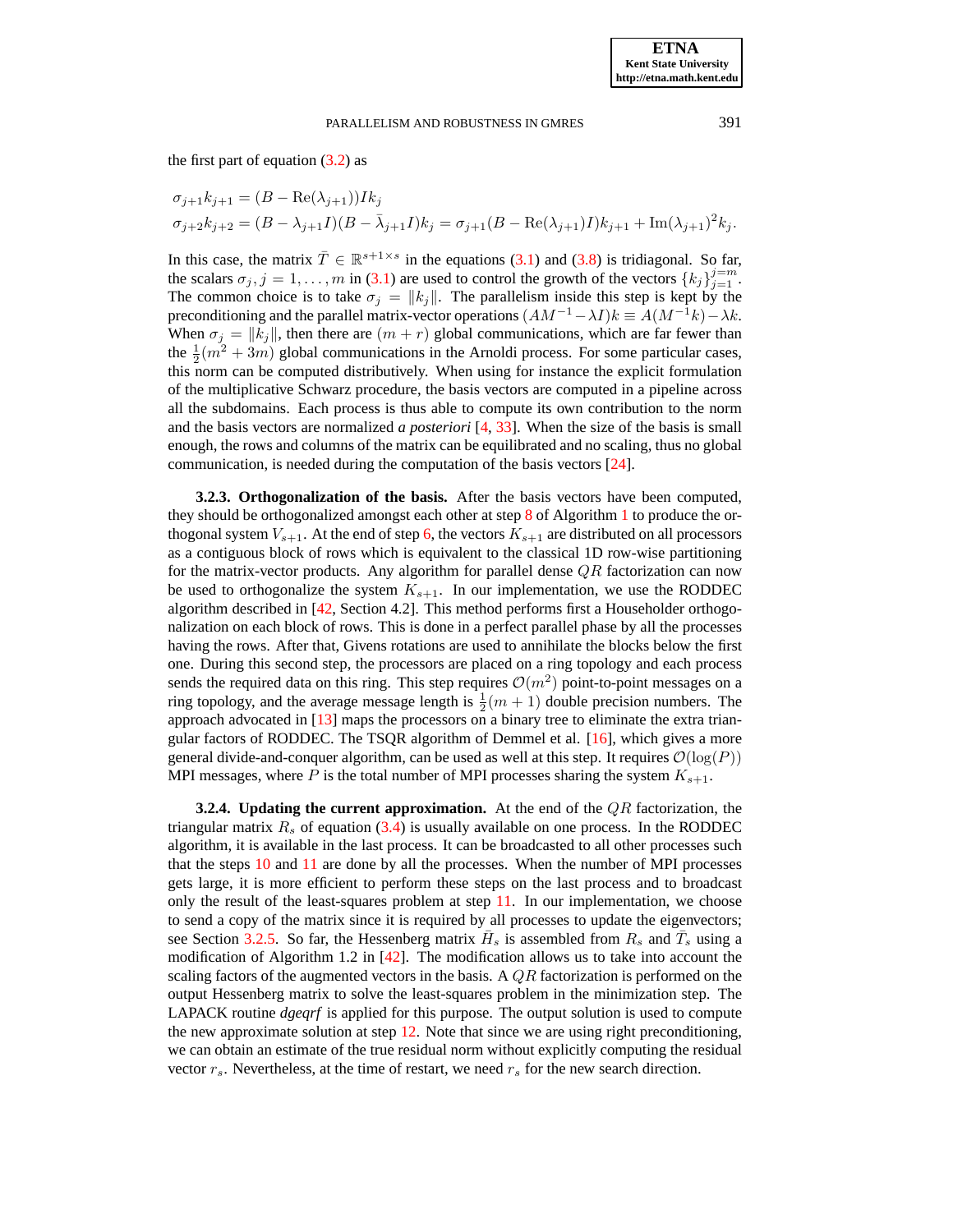**3.2.5. Updating the eigenvectors.** When the iterative process starts at line [16](#page-8-12) of Algo-rithm [1,](#page-8-0) the eigenpairs  $(u_j, \lambda_j)$  of  $B \equiv AM^{-1}$  are approximated using the first GMRES(*m*) cycle with a standard projection technique as follows,

$$
V_m^T (B - \lambda_j I) V_m g_j = 0,
$$

leading to the eigenvalue problem

$$
H_m g_j = \lambda_j g_j.
$$

The Ritz values  $\lambda_j$ ,  $j = 0, \ldots, m - 1$ , are used as shifts for the Newton basis and the vectors corresponding to the r smallest eigenvalues  $u_j = V_m g_j$ ,  $j = 0, \ldots, r-1$ , are used to augment the Newton basis.

Then in order to change the vectors  $U_r$  at step [21,](#page-8-6) we use a Rayleigh-Ritz procedure. Indeed, as advised by previous studies [\[12,](#page-24-3) [31\]](#page-25-2), this procedure does better at finding eigenvalues near zero. Using the augmented subspace  $\mathcal{C}_s$ , each extracted approximate eigenvector u is expressed as  $u = W_s g_i$ . Using  $BW_s$  and  $W_s$ , the Galerkin condition becomes

$$
(BW_s)^T (B - \lambda_j I) W_s g_j = 0.
$$

It follows from relation  $(3.1)$  that

$$
\underbrace{\bar{H}_s^T \bar{H}_s}_{G_s} g_j = \lambda_j \underbrace{\bar{H}_s^T V_{s+1}^T W_s}_{F_s} g_j.
$$

We thus obtain a dense generalized eigenvalue problem of size  $s \times s$  where  $(\lambda_j, W_s g_j)$  is a harmonic Ritz pair of B. Multiplying  $F_s$  and  $G_s$  by  $H_s^{-T}$ , we get

$$
H_s^{-T}G_s = H_s^{-T} \begin{bmatrix} H_s^T & \alpha e_s \end{bmatrix} \begin{bmatrix} H_s \\ \alpha e_m^T \end{bmatrix}
$$
  
=  $H_s + h_{s+1,s}^2 H_s^{-T} e_s e_s^T$ ,  

$$
H_s^{-T} F_s = \begin{bmatrix} I_s & h_{s+1,s} H_s^{-T} e_s \end{bmatrix} V_{s+1}^T W_s,
$$

with  $V_{s+1}^T W_s = \begin{bmatrix} V_{s+1}^T V_m & V_{s+1}^T U_r \end{bmatrix}$  and  $V_{s+1}^T V_m = \begin{bmatrix} I_m \\ 0 \end{bmatrix}$ 0 .

The overhead here is small since it induces only  $r$  dot products of size  $n$  and a small generalized eigenvalue problem.

If the basis of  $\mathcal{C}_s$  is equal to  $[K_m \quad U_r]$ , then the overhead is larger since it involves s dot products. Nevertheless, in most test cases the numerical experiments show that when the convergence is accelerated by deflation, the time to update the approximate eigenvectors is negligible compared to the total time saved without the deflation. Moreover, the adaptive strategy proposed next sets off deflation only if the convergence is too slow.

<span id="page-11-1"></span>**3.2.6. Adaptive strategy.** When the desired accuracy is not achieved, the method restarts and  $r$  new approximate eigenvectors (corresponding to the eigenvalues to deflate) are extracted from the s-dimensional subspace  $\mathcal{C}_s$ . This process may become expensive and is not beneficial if the convergence rate is not improved enough. We thus propose an adaptive strategy which detects if the deflation process will be beneficial to speed up the convergence or to avoid stagnation. This approach is based upon the work by Sosonkina et al. [\[47\]](#page-25-18), which has been used successfully in another formulation of the deflated GMRES [\[35\]](#page-25-19). At line [16,](#page-8-12) based

<span id="page-11-0"></span>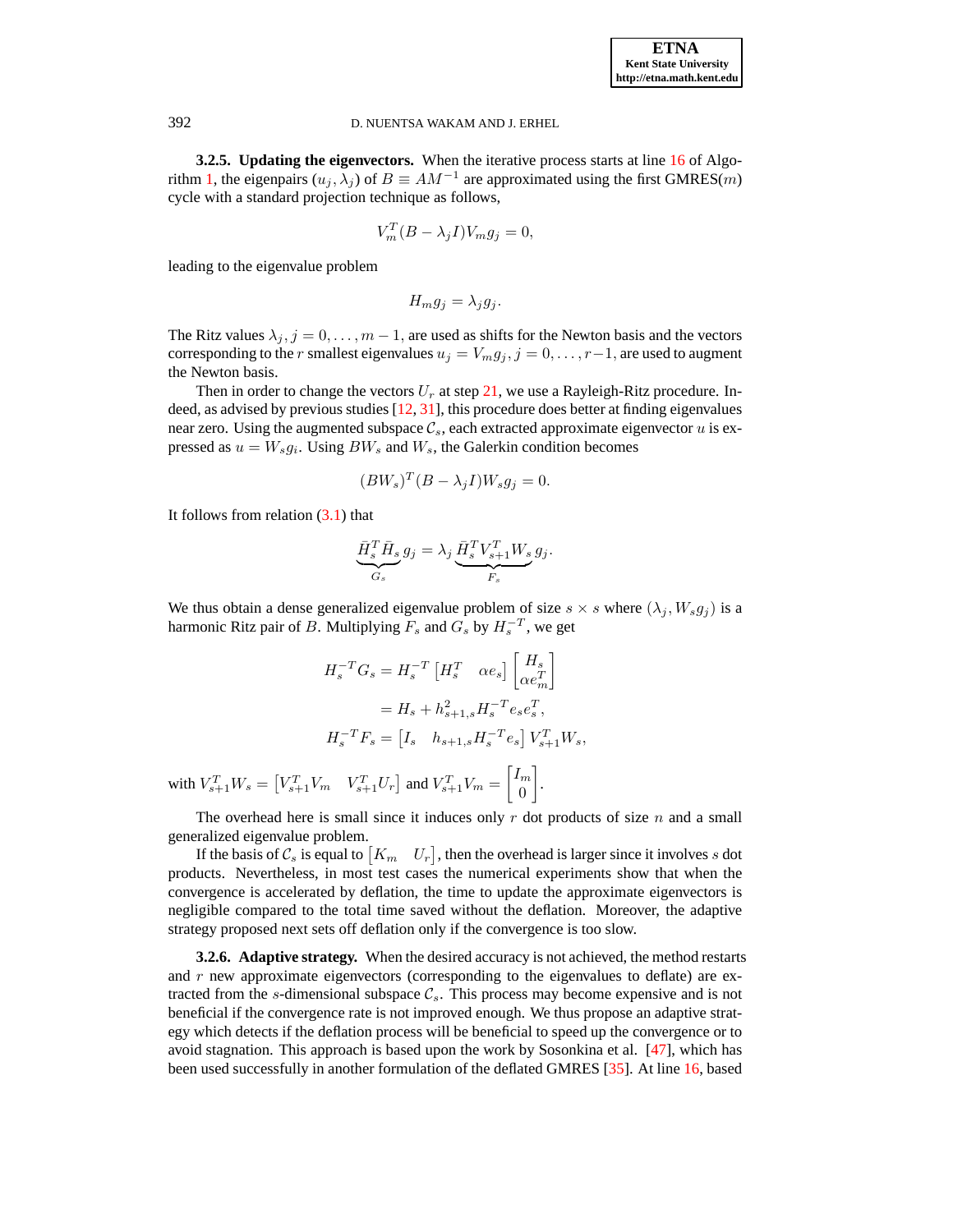on the convergence rate already achieved, we estimate the remaining number of steps  $(Iter)$ needed to reach the desired accuracy  $\epsilon$ . We use a small multiple (smv) of the remaining number of steps to detect some insufficient reduction in the residual norm. If it is greater than a small multiple (smv) of the number of steps allowed (*itmax*), then we switch to the deflation. We use a large multiple  $(bqv)$  of itmax to detect near-stagnation in the iterative process. In this case, the number of eigenvectors to augment is increased by a fixed (small) value. Clearly with the parameters  $r, l, I$  *ter, smv*, *bgv*, the adaptive strategy can be sketched as follows:

- If  $Iter \leq smv * itmax$ , then the convergence rate is good enough and no more update should be done on the eigenvectors already computed.
- If  $smv * itmax < Iter \leq bgv * imax$ , then there is an insufficient reduction in the residual norm and the r eigenvectors are updated for the next cycles of AGMRES.
- If  $Iter > byv * itmax$ , then stagnation may have occurred and we increase the number of eigenvalues to extract/update by a fixed number *l*. This can be changed at runtime by the user. Unless stated otherwise, we use  $l = 1$  in all our test cases.

Note that there are more sophisticated methods to ensure that for some given values of  $m$ ,  $GMRES(m)$  (and thus  $AGMRES(m)$ ) will not stagnate; see, for instance, [\[44,](#page-25-20) [46\]](#page-25-21). Our current stagnation test is computed *a posteriori* and should be mostly used to detect a very slow reduction in the residual norm. Although the proposed parameters are problem dependent, they can be useful to avoid the stagnation if there is some previous knowledge about the convergence behavior for the problems under study. Some numerical results are given in this sense in the next section.

<span id="page-12-0"></span>**4. Numerical experiments.** This section presents some numerical results to show the parallel efficiency and the numerical robustness of the proposed approach. We first present the template for all the numerical tests in Section [4.1](#page-12-1) and the test cases in Section [4.2.](#page-13-0)

<span id="page-12-1"></span>**4.1. Test routines and implementation notes.** Implementations are done using the PETSc routines and data structures [\[7,](#page-24-15) [8\]](#page-24-16). Algorithm [1](#page-8-0) has been implemented by a *KSP* module called AGMRES using a locally modified version of PETSc revision 3.1.p8. It uses routines for matrix-vector product evaluation, the application of the preconditioner, and the other parallel linear algebra functions. Algorithm [1](#page-8-0) can be used transparently with any preconditioner implemented in the package including the domain decomposition preconditioners. We use the Restricted Additive Schwarz (RAS) method [\[11\]](#page-24-17) applied as a right preconditioner in all our tests. The main steps are outlined in Algorithm [2.](#page-12-2)

**Algorithm 2** Test routine for the parallel computation of the system [\(1.2\)](#page-0-2) using the Restricted Additive Schwarz method and the GMRES-based accelerator.

- <span id="page-12-2"></span>1: Read the matrix from a binary file and store it in a distributed CSR format. Read the right-hand side vector and store it accordingly.
- 2: Perform parallel iterative row and column scaling on the matrix and the right-hand side vector  $[3]$ .
- 3: Partition the weighted graph of the matrix in parallel with PARMETIS.
- 4: Redistribute the matrix and right-hand-side according to the PARMETIS partitioning.
- 5: Define the overlap between the submatrices for the additive Schwarz preconditioner.
- <span id="page-12-3"></span>6: Set up the submatrices (ILU or LU factorization using MUMPS [\[2\]](#page-24-19)).
- 7: Iteratively solve the system using either the KSP AGMRES (Algorithm [1\)](#page-8-0) or the PETSc built-in KSP GMRES [\[41,](#page-25-0) Algorithm 4].
- 8: Write the solution vector to a binary file.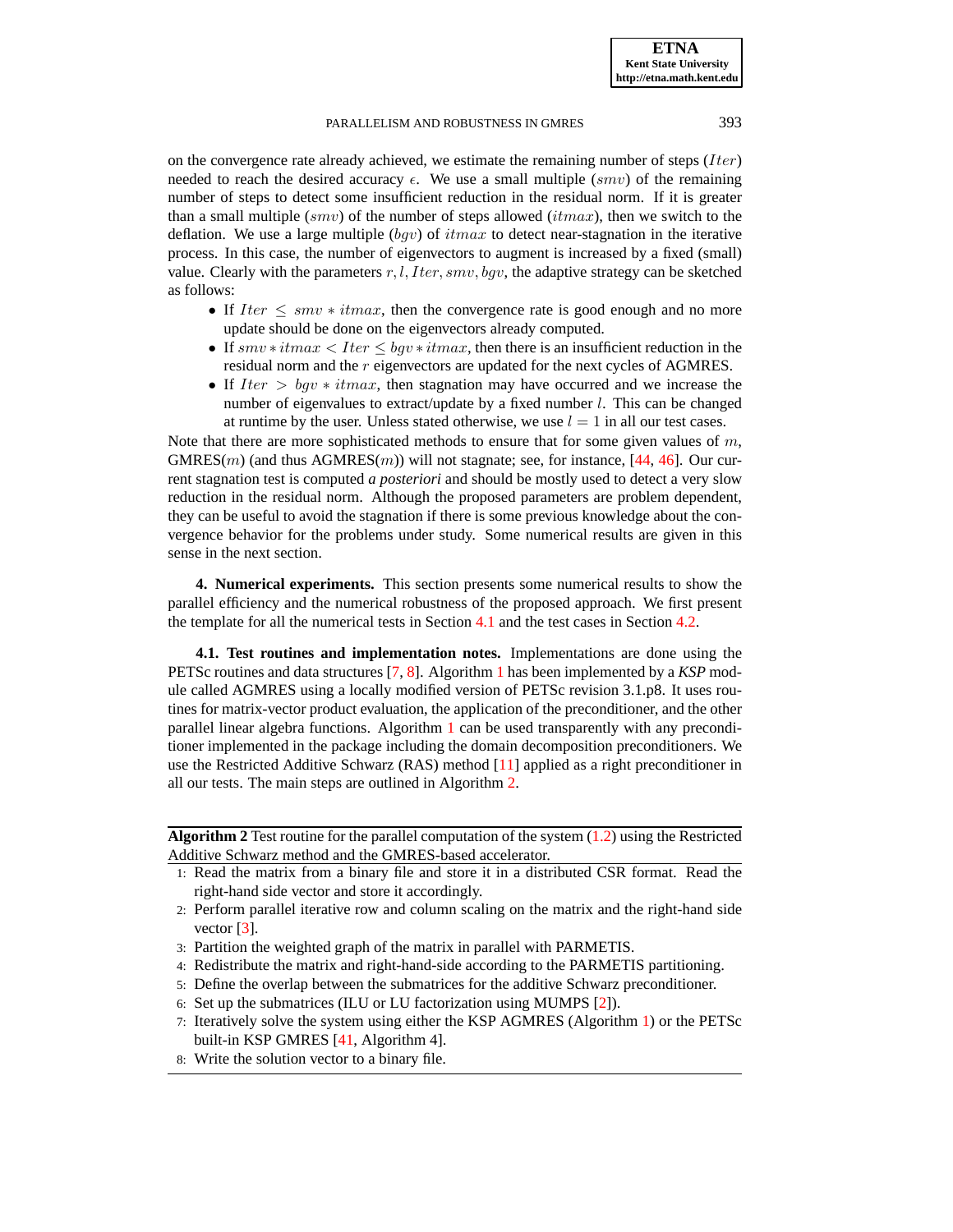Note that at step [7](#page-12-3) of our test routine, we compare AGMRES with the classical implementation of GMRES. As stated earlier, either classical Gram-Schmidt or modified Gram-Schmidt can be used for the Arnoldi process. The main advantage of CGS over MGS is the number of MPI messages, the amount of MPI reductions, and the granularity in the computational kernel. However, a practical implementation of CGS includes a possible refinement strategy to be as stable as MGS. During our numerical experiments, however, this refinement was not used in CGS, and we did not notice any difference between GMRES-MGS and GMRES-CGS. We therefore present the results of GMRES with CGS. Unless stated otherwise, the stopping criterion of GMRES and AGMRES is  $\frac{\|b-Ax\|}{\|b\|} < 10^{-10}$  and the maximum number of iterations is 1000. In AGMRES, the residual norm is computed only at each outer iteration. In GMRES, it is available during each inner iteration. Note that since we are using a right preconditioner, this residual norm is obtained cheaply from the Givens rotations that are used to transform the Hessenberg matrix in  $(1.5)$  into a triangular matrix.

In the following, since right preconditioning is used, the number of iterations is understood as the total number of matrix-vectors products and preconditioning steps. Hence in GMRES(m), it is equivalent to the counts of  $A(M^{-1}k)$ . In AGMRES, it is equal to the size of the augmented basis times the restart cycles. So far, AGMRES $(m)$  refers to the Algorithm [1](#page-8-0) without the deflation (i.e.,  $r = 0, l = 0$ ). In AGMRES(*m, r*), *r* vectors corresponding to the smallest harmonic Ritz values are added to the basis and replaced at each restart. With the adaptive strategy, whenever it is necessary, r is increased by  $l = 1$  (unless stated otherwise). In the numerical experiments, the basis of the augmented subspace  $\mathcal{C}_s$  is equal to  $[K_m \quad U_r]$ .

<span id="page-13-0"></span>**4.2. Test problems.** The matrices of the test problems arise from industrial applications in fluid dynamics and from convection-diffusion problems. The main characteristics are listed in Table [4.1.](#page-14-0)

The problems IM07R, VV11R, and RM07R arise from design optimization in computational fluid dynamics simulations. They are provided by the FLUOREM company, a CFD software editor<sup>4</sup>. Table [4.1](#page-14-0) lists the coefficient matrices with their main characteristics. The physical equations are the Reynolds-Averaged Navier-Stokes equations for compressible flows discretized using the finite volume methods as presented in [\[36\]](#page-25-22). The resulting matrix is comprised by  $b \times b$  blocks, where b is the number of fluid conservative variables (density, velocity, energy, and turbulent variables). The matrix RM07R is available online in the University of Florida sparse matrix collection (see  $[14]$ ) in the FLUOREM directory. The matrix is structurally symmetric in the blocks. Regarding the values, the matrix is nonsymmetric and indefinite. In [\[34,](#page-25-23) [36\]](#page-25-22), preliminary studies have shown that hybrid solvers based on GMRES and Schwarz-based preconditioners offer robust approaches to solve these systems efficiently. As pointed out in [\[36\]](#page-25-22), we avoid the ILU factorization in the subdomain matrices because of its unpredictable behavior. We therefore rely on a direct solver (MUMPS) within each subdomain.

The test cases 3DCONSKY\_121 and 3DCONSKY\_161 correspond to the *convective SkyScraper* problem in [\[1,](#page-24-21) [29\]](#page-25-24). The physical equation is given by the boundary value problem

$$
\operatorname{div}(a(x)u) - \operatorname{div}(\kappa(x)\nabla u) = f \qquad \text{in } \mu
$$

$$
u = 0 \qquad \text{on } \partial \mu_D
$$

$$
\frac{\partial u}{\partial n} = 0 \qquad \text{on } \partial \mu_N,
$$

where  $\mu = [0, 1]^3$ ,  $\partial \mu_N = \partial \mu \backslash \partial \mu_D$ . The tensor  $\kappa$  is isotropic and discontinuous. The domain contains many zones of high permeability which are isolated from each other. Let  $[x]$ 

<sup>4</sup><www.fluorem.com/en/softwares/optimization/turb-opty-cfd>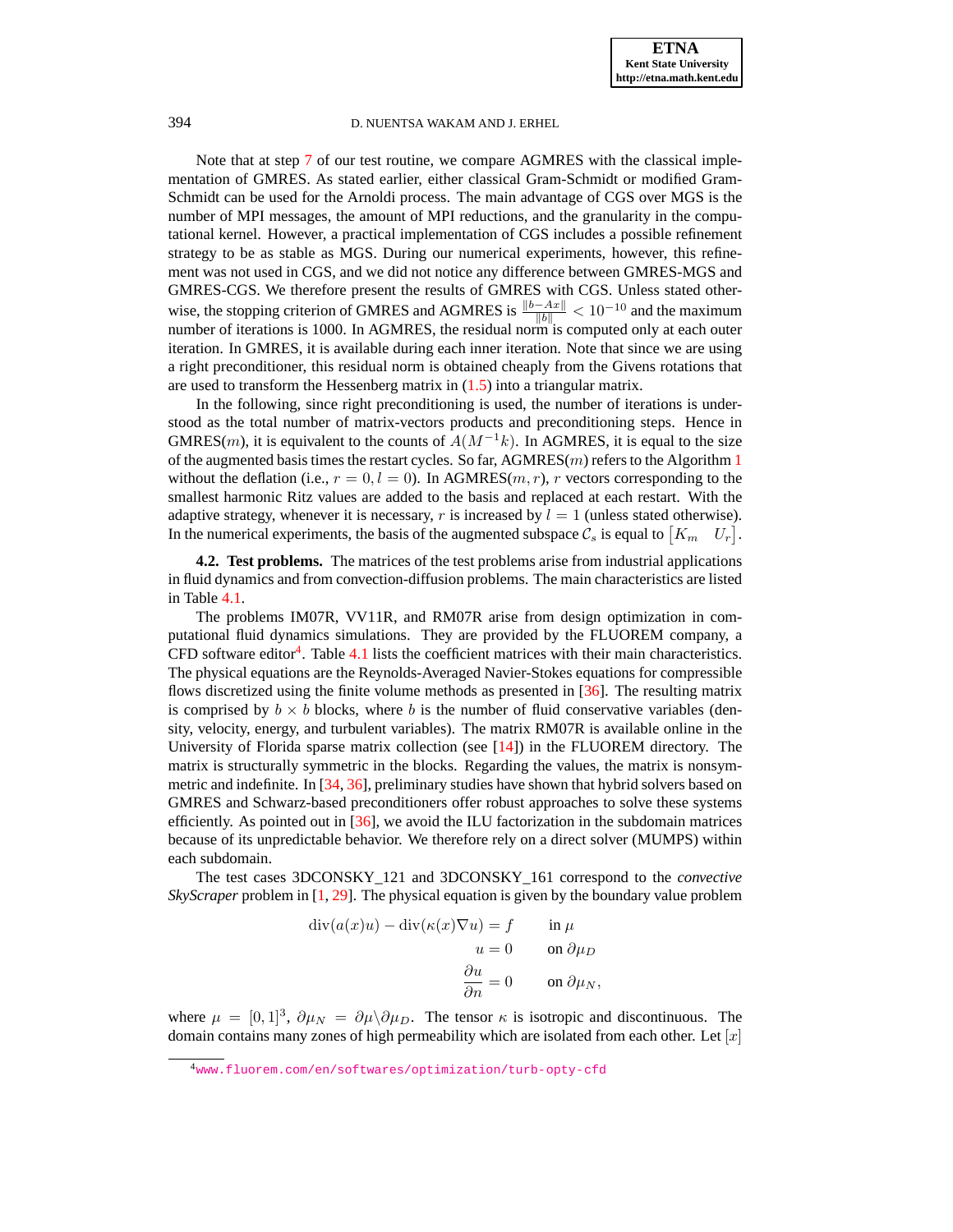<span id="page-14-0"></span>

| Matrix       | N         | NNZ         | geometry |
|--------------|-----------|-------------|----------|
| IM07R        | 261,465   | 26,872,530  | 3D       |
| VV11R        | 277,095   | 30,000,952  | 3D       |
| RM07R        | 272,635   | 37,355,908  | 3D       |
| 3DCONSKY 121 | 1,771,561 | 50,178,241  | 3D       |
| 3DCONSKY 161 | 4,173,281 | 118,645,121 | 3D       |

TABLE 4.1 *Characteristics of test matrices, N: number of rows/columns, NNZ: nonzero entries.*

denote the integer value of x. Then  $\kappa$  is given in 3D by

|  | $\kappa(x) = \begin{cases} 10^3 * ([10 * x_2] + 1) & \text{if } [10 * x_i] = 0 \text{ mod}(2), i = 1, 2, 3, \\ 1 & \text{otherwise.} \end{cases}$ |
|--|---------------------------------------------------------------------------------------------------------------------------------------------------|
|  |                                                                                                                                                   |

For the numerical tests, the right-hand side is set to  $f = x_1^2 + x_2^2 + x_3^2$  and the velocity field to  $a = (1000, 1000, 1000)^T$ . The discretization is done using P2-type finite element methods in the Freefm++<sup>5</sup> package. We consider a uniform grid with  $n \times n \times n$  nodes and choose  $n = 121$  and 161. During our experiments, we rely on the  $ILU(1)$  factorization to approximate the solutions on the subdomains induced by the additive Schwarz method.

**4.3. Platform of tests.** Experiments are done on a distributed memory supercomputer VARGAS<sup>6</sup> which has 3584 Power6 CPUs. Each Power6 CPU is a dual-core 2-way SMT with a peak frequency at 4.7 GHz. The computer is made of 112 nodes connected through an Infiniband network. Each node has 32 Power6 CPUs that access 128 GB of local memory in a non-uniform way (hardware NUMA nodes). The memory accessed by a single MPI process is limited to 3.2 GB for the data and 0.5 GB for the stack.

**4.4. Analysis of convergence for the matrix RM07R.** We first consider the large test case RM07R from the FLUOREM collection and compare  $AGMRES(m, r)$  with  $GMRES(m)$ . We first use AGMRES without deflation  $(r = 0)$ . The goal is to confirm that the two methods have the same convergence behavior for a reasonable restart length. After that, we show the benefits of using deflation when the restart length in AGMRES is small and when the number of subdomains increases. We finish this section by stating the benefits of using an adaptive strategy.

In Figure [4.1,](#page-15-0) we plot the convergence of  $GMRES(m)$  and  $AGMRES(m)$  with three restart lengths,  $m = 32, 48,$  and 64. The number of subdomains is 32 and the LU factorization is used within the subdomains. The first remark on Figure [4.1](#page-15-0) is that there is no real difference between the residual norm obtained from the two strategies. Secondly, the convergence curve for  $GMRES(m)$  indicates periodic stagnation in the iterative process. These ticks occur at the time of restart and are more visible when  $m$  is small, hence the larger number of iterations. These ticks suggest that some information is lost at the time of restart and that the augmented basis could be beneficial to improve the convergence rate in these cases. The other test cases show a similar behavior.

Now we show the impact of deflation by augmenting the basis. In Figure [4.2,](#page-15-1) we display the convergence history of GMRES $(m)$  and AGMRES $(m, r)$  with  $m = 32, 48$ , and  $r = 2$ , that is we compute two approximate eigenvectors at each restart and use a basis of size  $s = m + 2$ . The number of subdomains is still 32. The adaptive strategy is not used at

<sup>5</sup><http://www.freefem.org/ff++/index.htm>

<sup>6</sup><http://www.idris.fr/su/Scalaire/vargas/hw-vargas.html>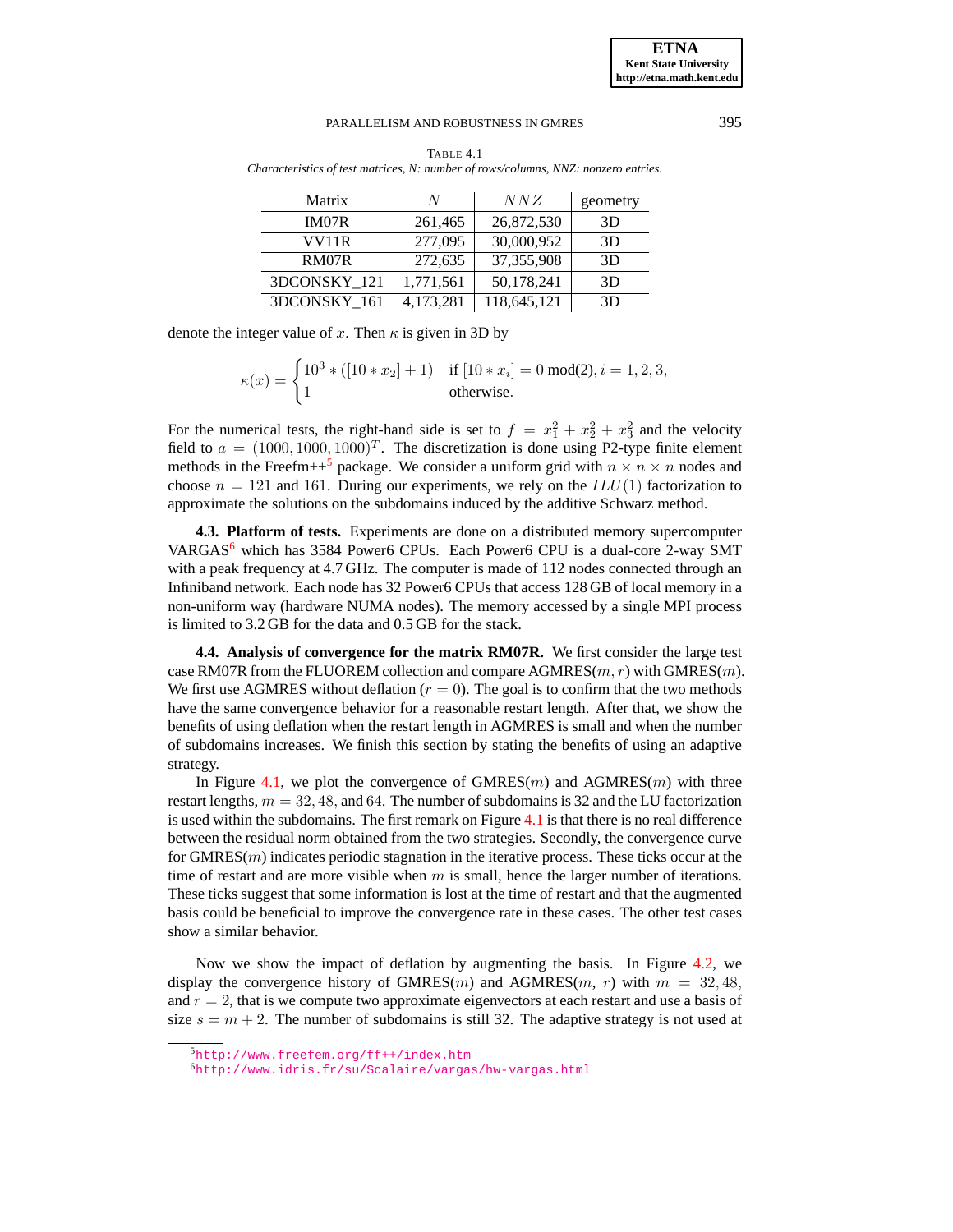

<span id="page-15-0"></span>FIG. 4.1. *RM07R: Influence of the restart length in AGMRES and GMRES, 32 subdomains.*



<span id="page-15-1"></span>FIG. 4.2. *RM07R: Influence of the augmented basis in AGMRES over GMRES, 32 subdomains.*

this point. It can be clearly noticed that adding only two eigenvectors to the basis is sufficient to speed up the convergence in AGMRES. For instance, GMRES(32) requires 886 iterations while AGMRES(32,2) needs only 272 iterations. When we increase the restart length to 48, GMRES benefits greatly and requires 355 iterations to reach the desired accuracy while AGMRES(48,2) needs 250 iterations. The general remark here is that AGMRES(32,2) and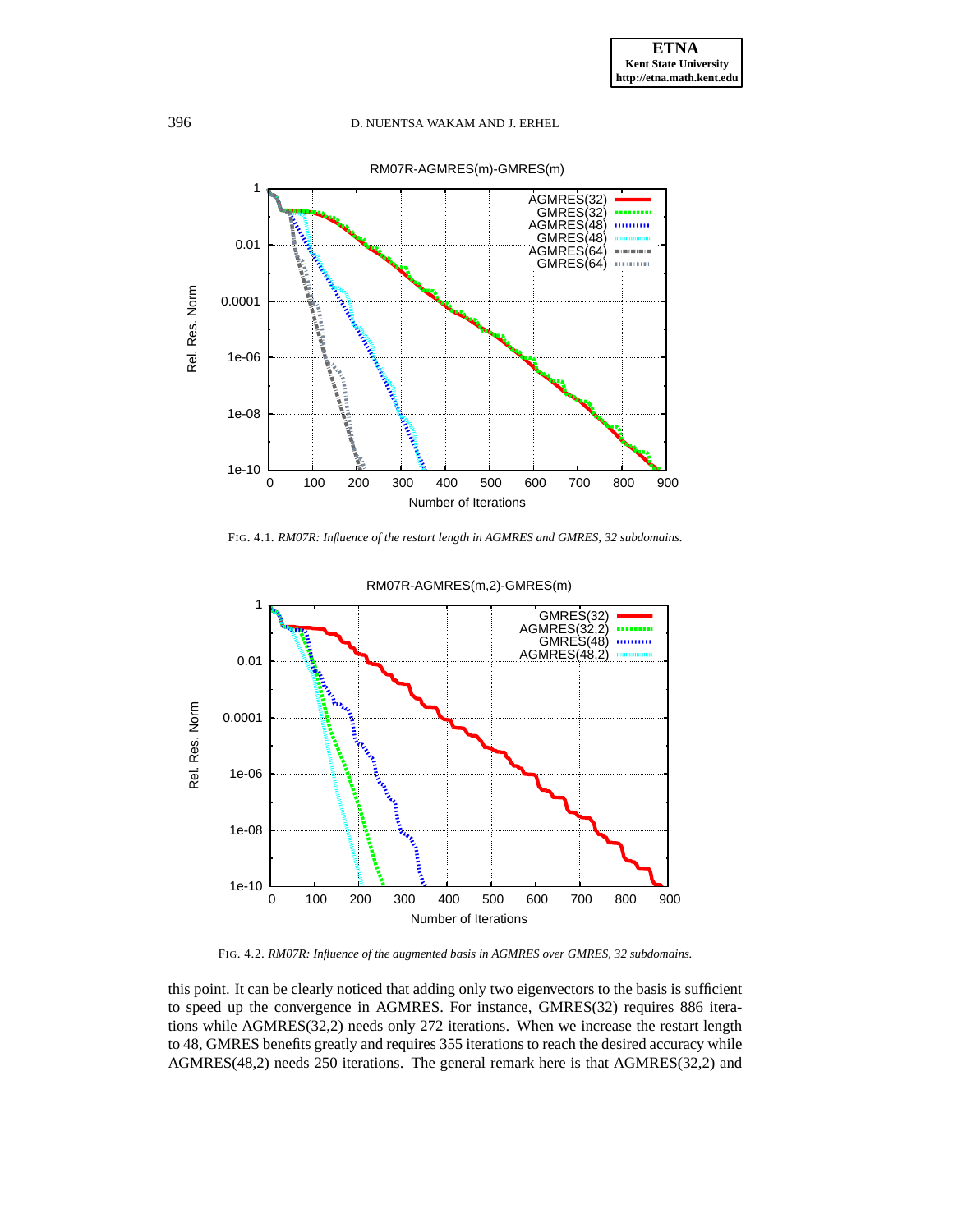

<span id="page-16-0"></span>FIG. 4.3. *RM07R: Influence of the number of subdomains on the convergence of GMRES. The restart length is fixed and the benefits of the augmented basis in AGMRES is clearly visible.*

TABLE 4.2

<span id="page-16-1"></span>

| RM07R: Number of iterations with GMRES(m), AGMRES(m, 2), and AGMRES(m, 4) as a function of the |          |                                         |  |  |  |  |  |  |
|------------------------------------------------------------------------------------------------|----------|-----------------------------------------|--|--|--|--|--|--|
| number of subdomains in the Restricted Additive Schwarz.                                       |          |                                         |  |  |  |  |  |  |
| KSP                                                                                            | GMRFS(m) | $\vert$ AGMRES(m 2) $\vert$ AGMRES(m 4) |  |  |  |  |  |  |

| <b>KSP</b><br>GMRES(m) |     | AGMRES(m, 2) |     |     | AGMRES(m, 4) |     |     |     |     |
|------------------------|-----|--------------|-----|-----|--------------|-----|-----|-----|-----|
| m                      | 32  | 48           | 64  | 32  | 48           | 64  | 32  | 48  | 64  |
| 8                      | 93  | 70           | 57  | 100 | 98           | 57  | 105 | 100 | 57  |
| 16                     | 254 | 169          | 123 | 169 | 148          | 130 | 177 | 153 | 132 |
| 32                     | 886 | 355          | 220 | 272 | 250          | 196 | 212 | 205 | 200 |
| 64                     | ۰   | 702          | 445 | 311 | 303          | 265 | 287 | 258 | 270 |

AGMRES(48,2) have almost the same convergence rate while GMRES is more sensitive to the restart length. This is more visible when the number of subdomains vary.

The robustness of Schwarz preconditioners decreases as the number of subdomains increases. GMRES will thus require more and more iterations, particularly if the restart length is fixed. We show this behavior in Figure [4.3,](#page-16-0) where the restart length is fixed and the number of subdomains is increased. Clearly, as expected, the number of iterations in GMRES increases as we add more subdomains. For instance, GMRES(32) requires 886 iterations with 32 subdomains. With 64 subdomains, we carry out 1000 iterations without reaching the prescribed tolerance of  $10^{-10}$ . In AGMRES(m, r), there is no such difference. As we increase the number of subdomains, we observe that the convergence rates remain quite close. Indeed, AGMRES(32,2) requires respectively 272 and 311 iterations for 32 and 64 subdomains. The fact that the number of iterations increases only slightly when increasing  $D$  has great impact on the scalability of AGMRES. We give timings in the next section.

In GMRES, a better convergence rate can be obtained if the restart length is increased as a function of the number of subdomains. We show in Table [4.2](#page-16-1) that in such a case, it is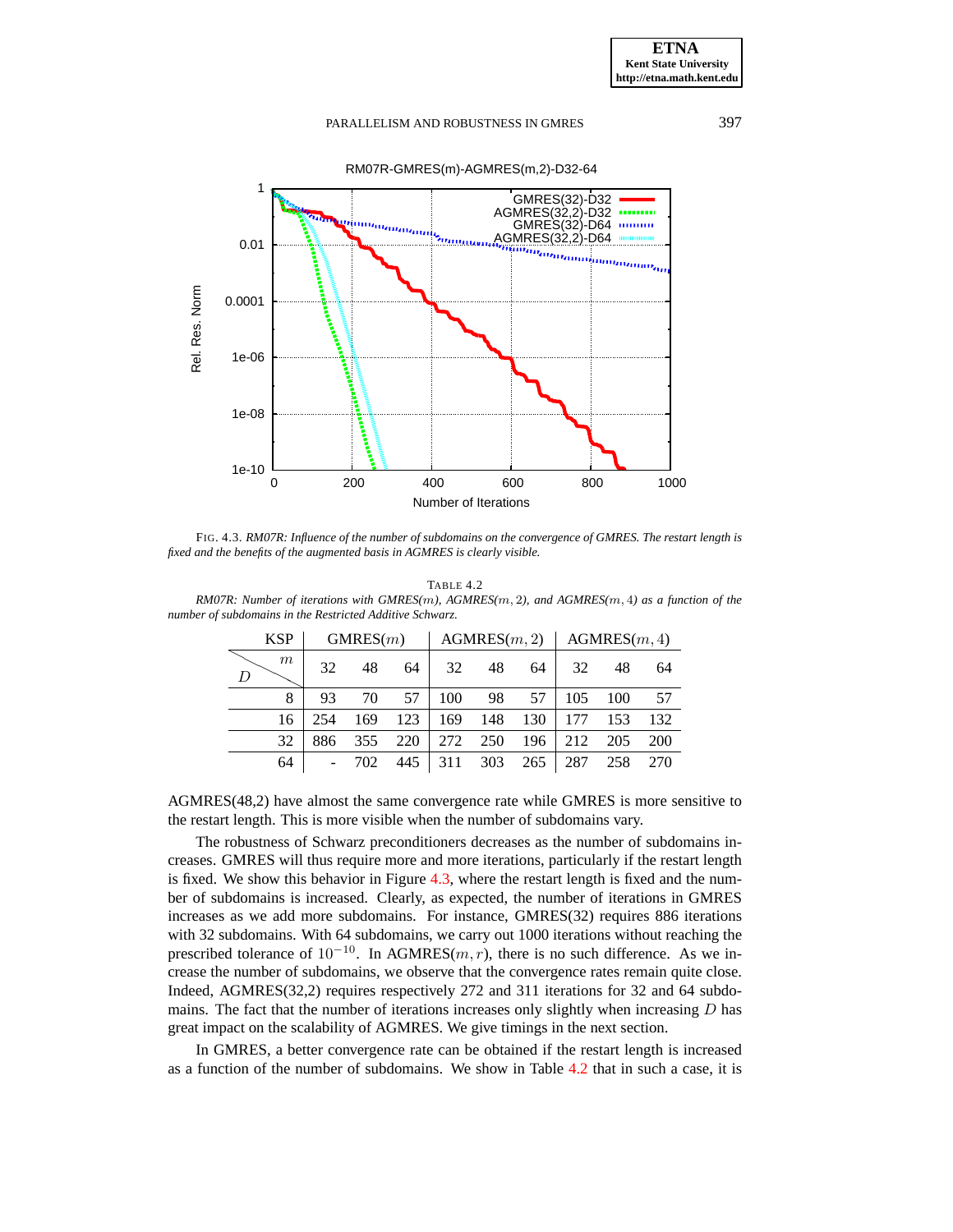still beneficial to have an augmented basis in AGMRES. These results can be divided into three parts:

- 1. With 8 subdomains, GMRES needs fewer iterations than AGMRES for all values of the restart length. Note that this difference is mainly due to the fact that the stopping test is computed only at each outer cycle in AGMRES. The accuracy achieved in AGMRES for these cases is always better. Typically, AGMRES gives an accuracy of  $10^{-14}$  in the computed residual while it is  $10^{-11}$  for GMRES.
- 2. For the same reasons, AGMRES needs more iterations than GMRES for 16 subdomains and a large value of m. However, for small values of  $m$ , AGMRES is clearly better than GMRES.
- 3. For 32 subdomains, AGMRES needs fewer iterations than GMRES for all restart lengths. The dash in GMRES(32) for the 64 subdomains indicates that the desired accuracy has not been reached within the 1000 iterations allowed. On the contrary, it requires only 300 iterations for  $AGMRES(m, r)$  to converge.

Thus, the main empirical conclusion from these experiments and others not reported here is that AGMRES is less sensitive to the restart length and the number of subdomains than GMRES. On the other hand, AGMRES is rather sensitive to the number of extracted eigenvectors. As for the basis size, it is indeed difficult to know how many vectors should be added to the basis to improve convergence. If  $r$  (the number of eigenvectors to be added) is very large, the process of updating the eigenvectors could add more overhead. If  $r$  is small, deflation might not be beneficial. The proposed adaptive strategy provides a trade-off between these two bounds.

If some information about the convergence behavior has been collected before, then it can be used to define the *smv* and *bgv* parameters in an adaptive strategy. Our goal is to show that this technique can be used to speed up the convergence by adaptively adjusting the frequency and the number of extracted eigenvalues. We take the smallest restart length  $m = 32$ , a large number of subdomains, and the smallest number of harmonic Ritz vectors  $r = 1$ . Yet, we know from  $D = 16$  that GMRES(32) and thus AGMRES(32) needs roughly 254 iterations. From the adaptive strategy, we still set the maximum number of iterations  $itmax = 1000$ but now we set  $smv = 0.1$  and  $bgv = 0.2$ . As explained in Section [3.2.6,](#page-11-1)  $smv \times itmax$ defines the lower bound below which it is not beneficial to use an augmented basis, and the product  $bqv \times itmax$  defines the upper bound beyond which slow convergence rate is expected and some action should be done. In this last case, we increase  $r$  by a fixed value  $l$ . We take  $l = 2$  in this case. Figure [4.4](#page-18-0) displays the convergence history of AGMRES(m, 1) with  $m = 24$  and  $m = 32$ . It can be observed that when  $r = 1$  and without an adaptive strategy, the augmented basis does not contain enough spectral information to speed up the convergence. When  $r$  is adaptively increased, the basis recovers more and more spectral information and the convergence rate gets better. At convergence, for instance, we obtain  $r=3$ and  $r = 5$ , respectively for AGMRES(24,1) and AGMRES(32,1) with the adaptive strategy, while  $r = 1$  for the non-adaptive strategy. It should be noted, however, that the actual limitation of the proposed adaptive strategy is the choice of the appropriate values of  $smv$ and bgv. It is heuristic and problem-dependent. Nevertheless, if there is some experimental knowledge available about the convergence of GMRES on similar problems, a good interval around *itmax* can be set by  $smv$  and  $bqv$  to detect near-stagnation and to switch to the augmented basis.

**4.5. Convergence analysis for the other matrices.** Table [4.3](#page-18-1) reports the number of iterations for the two test cases IM07R and VV11R. For AGMRES $(m, r)$  we use  $r = 2$  and adaptively increase it until  $rmax = 5$ . As noted before, we observe that for a fixed value of  $m$ , the number of iterations increases as  $D$  increases. It increases faster for GMRES than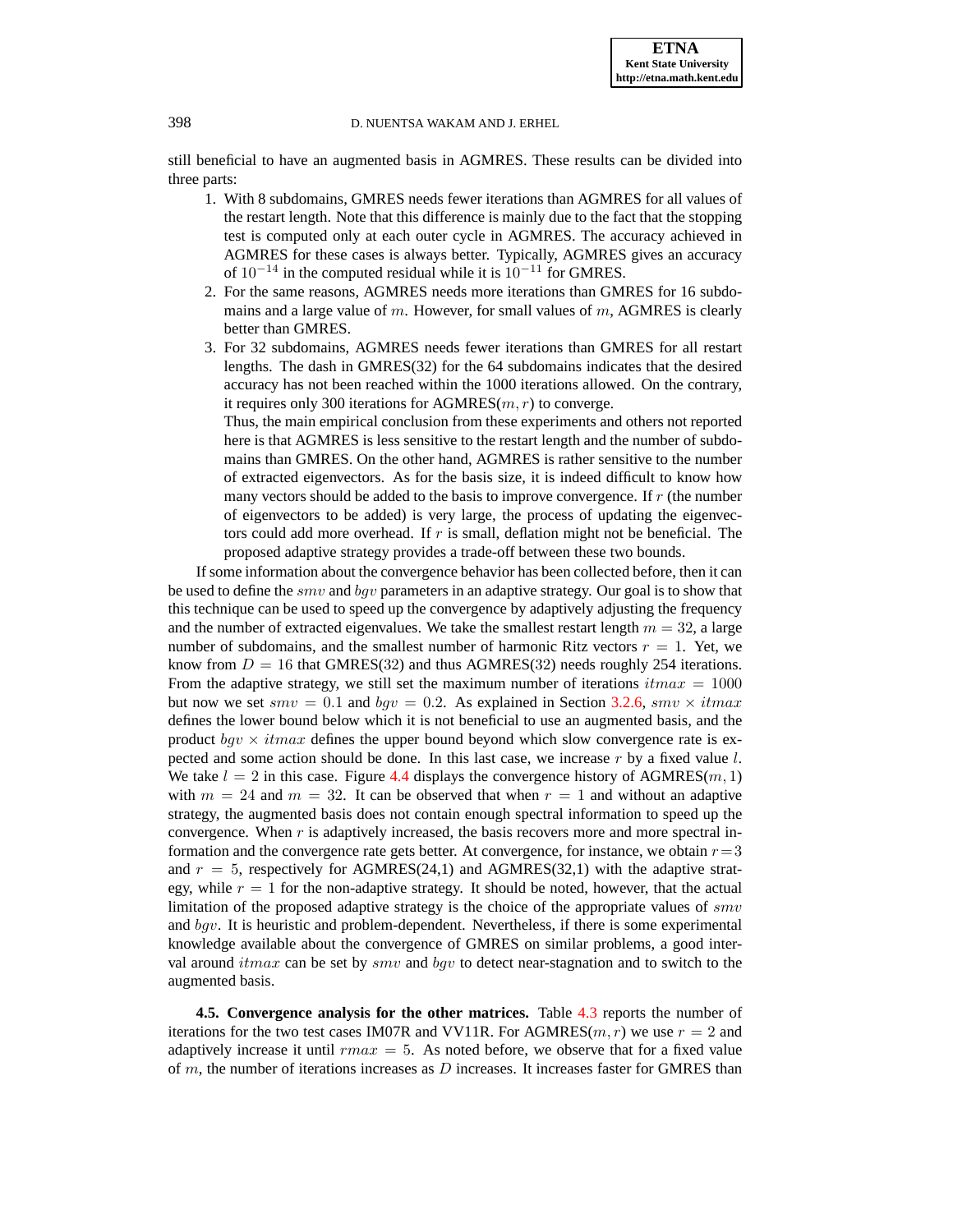



<span id="page-18-0"></span>FIG. 4.4. *RM07R: Benefits of the adaptive deflation strategy. Restart=24 and 32, 32 subdomains.*

<span id="page-18-1"></span>

| TABLE 4.3                                                                                      |
|------------------------------------------------------------------------------------------------|
| VV11R & IM07R: Number of iterations with GMRES(m), AGMRES(m, r) as a function of the number of |
| subdomains in the Restricted Additive Schwarz; r is adaptively increased until $rmax = 5$ .    |

| <b>KSP</b>  | GMRES(m) |     | AGMRES(m, 2) |     |     |     |  |  |
|-------------|----------|-----|--------------|-----|-----|-----|--|--|
| $_{m}$<br>D | 24       | 32  | 48           | 24  | 32  | 48  |  |  |
| VV11R       |          |     |              |     |     |     |  |  |
| 8           | 251      | 191 | 147          | 248 | 172 | 146 |  |  |
| 16          | 499      | 458 | 288          | 492 | 304 | 207 |  |  |
| 32          |          | 957 | 670          | 641 | 541 | 516 |  |  |
|             |          |     | IM07R        |     |     |     |  |  |
| 8           | 240      | 235 | 189          | 249 | 203 | 195 |  |  |
| 16          | 695      | 623 | 521          | 378 | 370 | 316 |  |  |
| 24          | 927      | 913 | 759          | 492 | 444 | 408 |  |  |
| 32          |          |     | 833          | 724 | 629 | 579 |  |  |

for AGMRES. We note here again that deflation is needed to reach a good accuracy for large values of D. For the IM07R test case, for instance, and for 32 subdomains in the additive Schwarz method, neither GMRES(24) nor GMRES(32) can produce the desired accuracy while AGMRES(32) requires 724 iterations to converge.

We end this section by considering the two matrices arising from the convection-diffusion problem. In Table [4.4,](#page-19-0) we report on the number of iterations. Unlike the previous test cases, here GMRES is less sensitive to the restart parameter and the variation of subdomains. Hence the augmented basis is not as beneficial for the convergence as it was before. Nevertheless, AGMRES is still faster than GMRES if we consider the parallel efficiency. This is the topic of the next sections.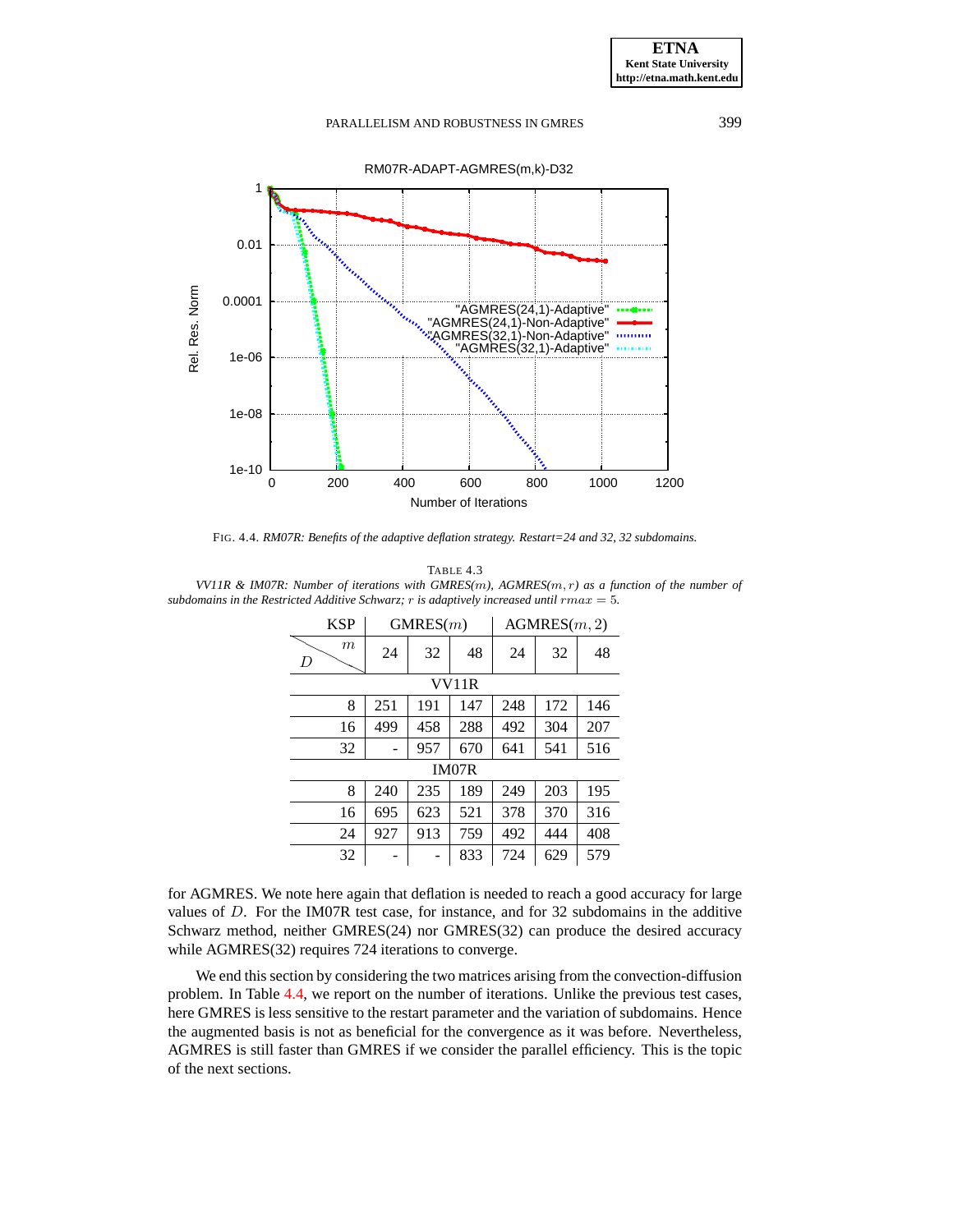<span id="page-19-0"></span>

| Matrix | 3DCONSKY_121 |              |           | 3DCONSKY_161 |  |  |  |
|--------|--------------|--------------|-----------|--------------|--|--|--|
| m<br>D | GMRES(16)    | AGMRES(16,1) | GMRES(16) | AGMRES(16,1) |  |  |  |
| 16     | 158          | 169          | 229       | 177          |  |  |  |
| 32     | 164          | 141          | 251       | 177          |  |  |  |
| 64     | 170          | 141          | 261       | 177          |  |  |  |
| 128    | 180          | 141          | 262       | 177          |  |  |  |
| 256    | 202          | 159          | 266       | 195          |  |  |  |

TABLE 4.4 *Number of iterations with GMRES and AGMRES for the test problems 3DCONSKY\_121 and 3DCONSKY\_161.*

**4.6. Analysis of the CPU time.** To better show the benefits of using an augmented subspace approach with the Newton basis, we analyze the timing results in this section. The paramount goal when showing these results is that, as we increase the number of subdomains, we should be able to get a decrease in the iterative time. In  $GMRES(m)$  and  $AGMRES(m)$ , the best way is undoubtedly to increase the restart length as well. Even then, the time will not decrease efficiently because of the negative effects of the restarting procedure and the weakness of the one-level Schwarz preconditioner. In AGMRES $(m, r)$ , only a few extracted Ritz vectors are sufficient to decrease the time and obtain a significant efficiency.

Table [4.5](#page-20-0) compares GMRES $(m)$ , AGMRES $(m)$ , and AGMRES $(m, r)$  for the test case RM07R by varying the number of subdomains  $D$ , the restart length  $m$ , and the number of harmonic Ritz values r, which increases adaptively until  $rmax = 5$ . The number of MPI processes is equal to the number of subdomains. The total time is the CPU time required to perform all the steps in Algorithm [2.](#page-12-2) The iterative time is the time spent in step [7.](#page-12-3) The set up time is the difference between the two times. It is independent of the method and of  $m$ . It decreases when  $D$  increases because the subdomains become smaller and the  $LU$  factorizations are faster. Thus from now on, we focus on the iterative time. The time per iteration is the time of one cycle divided by the number of matrix-vectors products in the cycle, which is  $m$ or  $m+r$ . It includes the time to compute the orthonormal basis (with Arnoldi GMRES or  $QR$ factorization for AGMRES) and the time to update the eigenvectors U for AGMRES $(m, r)$ . The iterative time is thus the product of the time per iteration and the number of iterations. The behavior of both GMRES(*m*) and AGMRES(*m*) is similar. Increasing m has two opposite effects: it decreases the number of iterations (in some cases, the number of cycles remain the same for AGMRES) and increases the time per iteration because of the orthogonalization steps. Thus in most cases, there is an optimal value of  $m$ , which depends on  $D$ , with a minimal solution time. Increasing  $D$  has also two opposite effects but in the reverse way: it increases the number of iterations and decreases the time per iteration, thus there is in general an optimal value of  $D$ , which depends on  $m$ . Even though their behavior is similar,  $AGMRES(m)$  clearly performs faster than  $GMRES(m)$  for all but one configuration. This is mainly due to a faster time per iteration thanks to a more efficient parallel algorithm. This is explored in the next section by analyzing the communication volume.

The objective of deflation in AGMRES $(m, r)$  is two-fold: to get an algorithm that is less sensitive to  $m$  and to increase the number of subdomains (thus the number of MPI processes). For D fixed, there is still an optimal value of  $m$  but it is smaller. The iterative time decreases from  $D = 8$  until  $D = 64$ . Thus, our method allows us to choose a small value of m and to reduce the CPU time with a large number of subdomains. We get indeed a more efficient parallelism because the number of iterations does not inflate. Clearly, AGMRES $(m, r)$  gives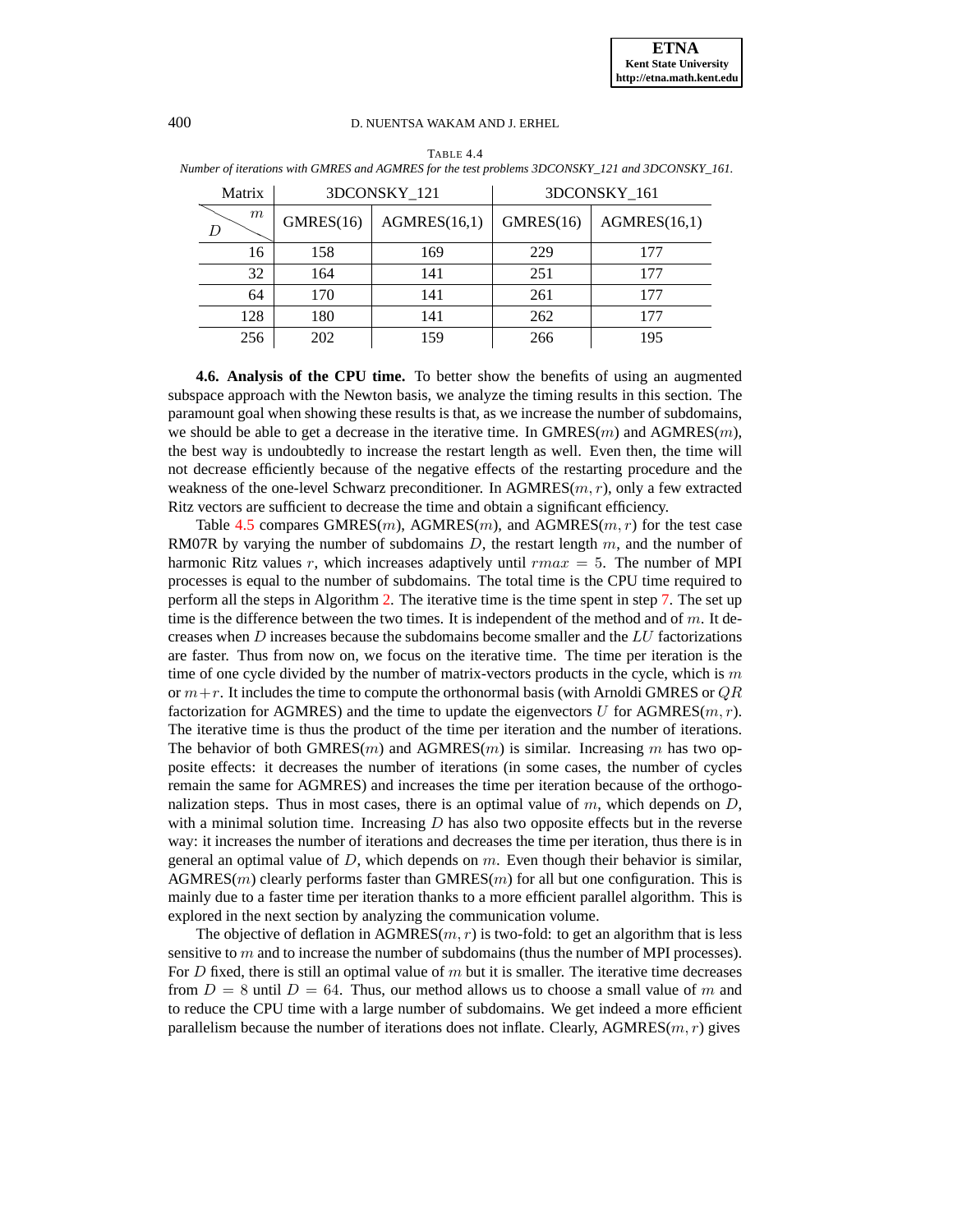#### TABLE 4.5

<span id="page-20-0"></span>*Timing statistics for RM07R.* D*: number of subdomains and number of MPI processes, Total Time: CPU elapsed time in seconds, Iter. Time: CPU time in the iterative phase, Time/Iter: average time spent in each iteration (matrix-vector product and preconditioning step), MSG: MPI messages and reductions. With AGMRES(*m, r*),* r *is adaptively increased until* rmax = 5*.*

| D  | Algo.        | <b>Total Time</b> | Iter. Time | Time/Iter | $\rm{MSG}\,(\times 10^4)$ |
|----|--------------|-------------------|------------|-----------|---------------------------|
| 8  | GMRES(32)    | 427.3             | 327.33     | 3.52      | 1.74                      |
|    | GMRES(48)    | 386.1             | 291.64     | 4.166     | 1.41                      |
|    | GMRES(64)    | 358.1             | 264.58     | 4.64      | 1.03                      |
|    | AGMRES(32)   | 358.5             | 263.08     | 2.74      | 1.3                       |
|    | AGMRES(48)   | 369.1             | 271.9      | 2.832     | 1.45                      |
|    | AGMRES(64)   | 329.4             | 236.76     | 4.228     | 1.23                      |
|    | AGMRES(32,2) | 347.4             | 257.11     | 2.624     | 1.32                      |
|    | AGMRES(48,2) | 373.1             | 277.98     | 2.837     | 1.48                      |
|    | AGMRES(64,2) | 329.4             | 236.76     | 4.228     | 1.23                      |
| 16 | GMRES(32)    | 379.3             | 349.97     | 1.378     | 13.1                      |
|    | GMRES(48)    | 333.1             | 302.66     | 1.791     | 9.05                      |
|    | GMRES(64)    | 286.8             | 257.03     | 2.09      | 6.88                      |
|    | AGMRES(32)   | 305.8             | 276.1      | 1.079     | 8.1                       |
|    | AGMRES(48)   | 263.0             | 230.5      | 1.201     | 6.78                      |
|    | AGMRES(64)   | 256.8             | 227.82     | 1.78      | 5.56                      |
|    | AGMRES(32,2) | 224.1             | 193.39     | 1.316     | 9.84                      |
|    | AGMRES(48,2) | 240.9             | 210.56     | 1.376     | 10.01                     |
|    | AGMRES(64,2) | 231.4             | 201.05     | 1.547     | 5.66                      |
| 32 | GMRES(32)    | 573.4             | 557.13     | 0.629     | 96.25                     |
|    | GMRES(48)    | 239.5             | 223.54     | 0.63      | 39.74                     |
|    | GMRES(64)    | 158.4             | 139.2      | 0.633     | 25.38                     |
|    | AGMRES(32)   | 273.0             | 256.91     | 0.287     | 54.97                     |
|    | AGMRES(48)   | 167.1             | 150.84     | 0.393     | 25.93                     |
|    | AGMRES(64)   | 131.4             | 114.83     | 0.449     | 19.42                     |
|    | AGMRES(32,4) | 91.41             | 75.23      | 0.357     | 31.83                     |
|    | AGMRES(48,4) | 94.79             | 79.028     | 0.38      | 33.9                      |
|    | AGMRES(64,4) | 99.45             | 83.148     | 0.406     | 32.24                     |
| 64 | GMRES(32)    |                   |            |           |                           |
|    | GMRES(48)    | 214.8             | 204.16     | 0.291     | 227.02                    |
|    | GMRES(64)    | 165.6             | 156.44     | 0.352     | 145.69                    |
|    | AGMRES(32)   |                   |            |           |                           |
|    | AGMRES(48)   | 167.0             | 157.72     | 0.219     | 132.42                    |
|    | AGMRES(64)   | 97.87             | 86.066     | 0.192     | 88.67                     |
|    | AGMRES(32,4) | 62.39             | 52.839     | 0.202     | 101.53                    |
|    | AGMRES(48,4) | 67.0              | 57.733     | 0.22      | 110.99                    |
|    | AGMRES(64,4) | 63.15             | 53.788     | 0.203     | 116.08                    |

the smallest CPU time. These results are confirmed with other test cases shown in Table [4.6](#page-21-0) and Figures [4.5](#page-21-1) and [4.6.](#page-22-0)

It is better for GMRES( $m$ ) to choose a small number of subdomains  $D$  and a large restart length  $m$ . On the contrary, it is more efficient to choose a large number of subdomains  $D$ and a small restart length m with our method  $AGMRES(m, r)$ . Clearly,  $AGMRES(m, r)$  is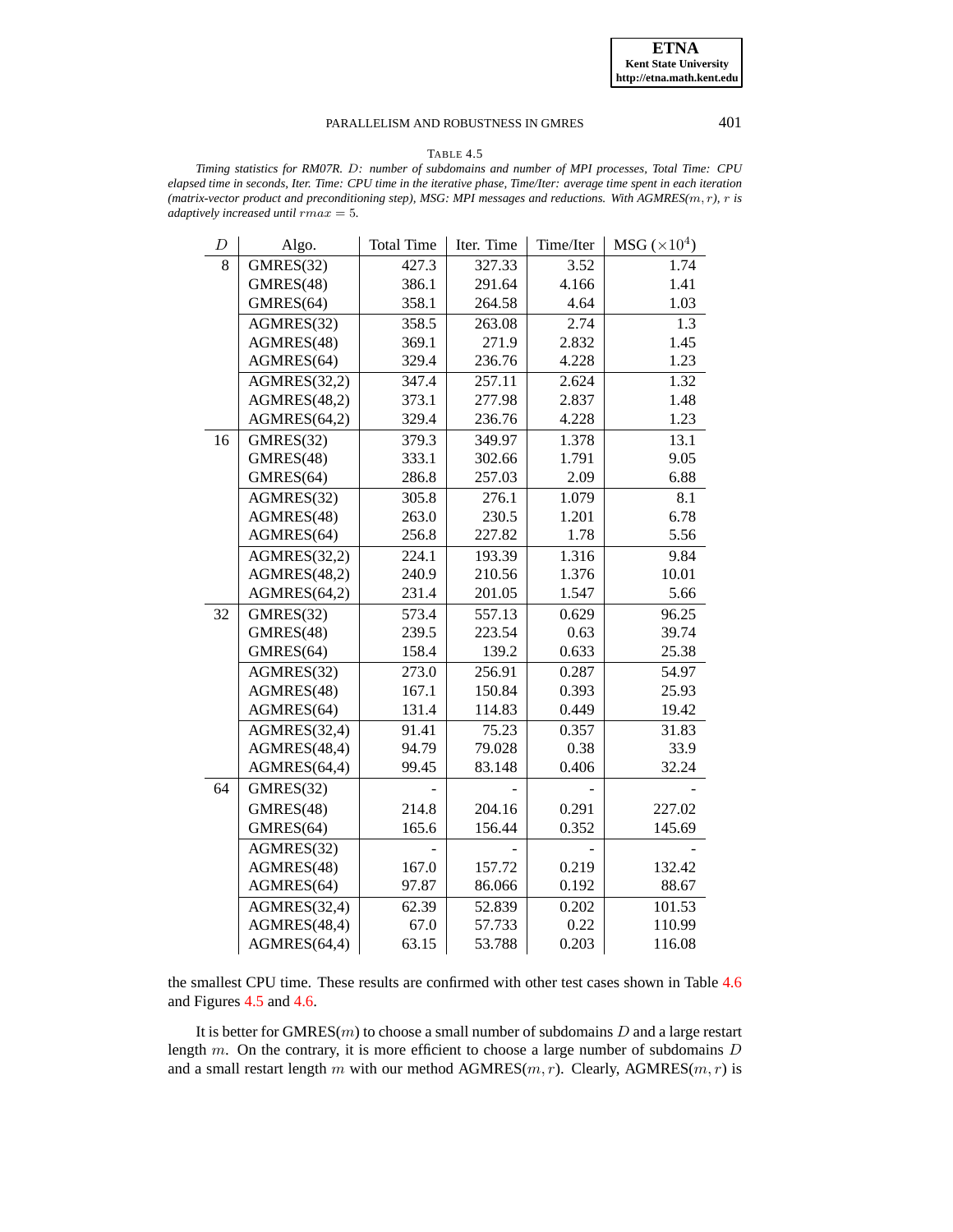# TABLE 4.6

<span id="page-21-0"></span>*Timing statistics for GMRES and AGMRES for the test cases VV11R and IM07R. D: number of subdomains and number of MPI processes, Iter. Time: time spent in the iterative phase, MSG: MPI messages and reductions. With AGMRES(m, r), r is adaptively increased until*  $rmax = 5$ *.* 

| $\boldsymbol{m}$<br>D        | 24         |            | 32           |       | 48         |            |    |
|------------------------------|------------|------------|--------------|-------|------------|------------|----|
|                              | Iter. Time | <b>MSG</b> | Iter. Time   | MSG   | Iter. Time | <b>MSG</b> |    |
| GMRES(m)                     |            |            |              |       |            |            |    |
| 8                            | 92.84      | 2.05       | 68.95        | 1.69  | 77.7       | 1.47       |    |
| 16                           | 101.1      | 12.27      | 89.37        | 11.47 | 63.2       | 7.66       |    |
| 32                           |            |            | 31.2         | 22.5  | 29.7       | 18.54      |    |
|                              |            |            | AGMRES(m, 2) |       |            |            |    |
| 8                            | 52.8       | 1.28       | 38.5         | 1.02  | 40.5       | 1.05       | V1 |
| 16                           | 51.8       | 7.4        | 34.5         | 4.91  | 28.08      | 3.87       |    |
| 32                           | 38.3       | 25.6       | 31.2         | 22.5  | 29.7       | 18.5       |    |
|                              |            |            | GMRES(m)     |       |            |            |    |
| 8                            | 76.219     | 2.6        | 73.3         | 2.63  | 63.669     | 2.31       |    |
| 16                           | 111.74     | 20.06      | 96.246       | 18.25 | 83.583     | 15.76      |    |
| 32                           |            |            |              |       | 77.066     | 59.87      |    |
| <b>IMO7R</b><br>AGMRES(m, 2) |            |            |              |       |            |            |    |
| 8                            | 45.781     | 1.65       | 40.905       | 5.48  | 40.85      | 1.52       |    |
| 16                           | 36.492     | 21.65      | 34.803       | 24.12 | 33.65      | 23.64      |    |
| 32                           | 33.262     | 94.54      | 27.837       | 93.27 | 27.109     | 105.35     |    |



<span id="page-21-1"></span>FIG. 4.5. *CPU time for the iterative phase for the 3D*  $121 \times 121 \times 121$  *convective SkyScraper problem (matrix size 1,771,561, nonzeros 50,178,241), 16 to 256 subdomains, ILU(1) in subdomains,*  $m = 16$ *,*  $r = 1$ *.*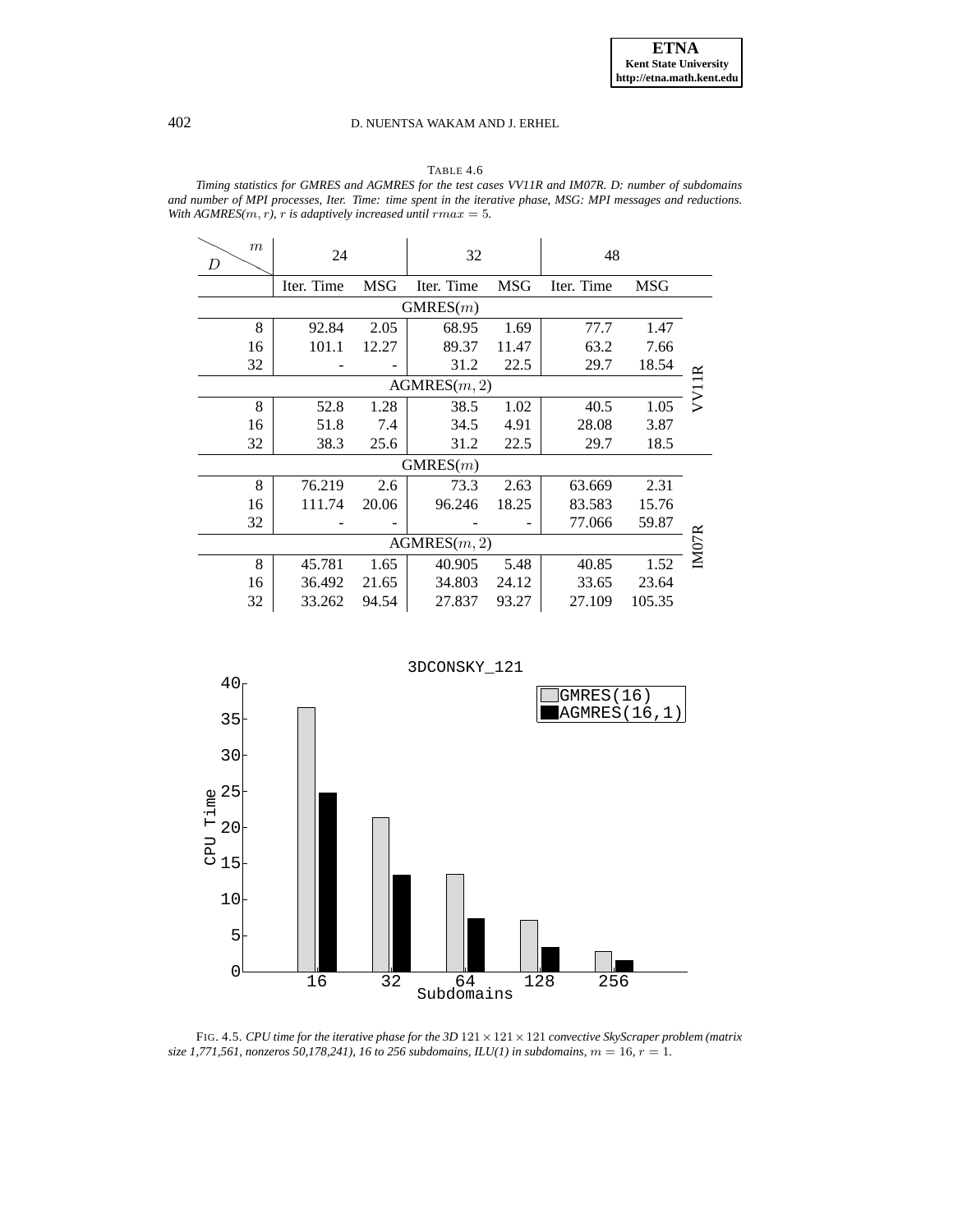

<span id="page-22-0"></span>FIG. 4.6. *CPU time in the iterative phase of GMRES and AGMRES for the 3D*  $161 \times 161 \times 161$  *convective SkyScraper problem (matrix size 4,173,281, nonzeros 118,645,121), 16 to 256 subdomains, ILU(1) in subdomains,*  $m = 16, r = 1.$ 



<span id="page-22-1"></span>FIG. 4.7. *Amount of MPI Messages in the iterative phase of GMRES and AGMRES for the convective SkyScraper problems on the 3D*  $121 \times 121 \times 121$  *and*  $161 \times 161 \times 161$  *grids.* 

faster than  $GMRES(m)$ . In order to compare the methods with similar memory requirements, we choose  $m = 24$  for AGMRES and  $m = 48$  for GMRES, since AGMRES needs to store the two systems  $W_s$  and  $V_s$ . For all but one value of D, AGMRES(24, r) is faster than GMRES(48) for both matrices VV11R and IM07R. This is also true for AGMRES(32,  $r$ ) compared to GMRES(64) for the matrix RM07R.

**4.7. Analysis of parallelism.** Another advantage of AGMRES over GMRES is the communication volume. In Tables  $4.5$  and  $4.6$  and in Figure [4.7,](#page-22-1) we have reported the number of MPI messages exchanged. The counts are done on the Send/Receive routines as well as the collective communications (Reduce and Broadcast). We do not take into account the MPI message lengths. It appears that the number of messages is a function of the num-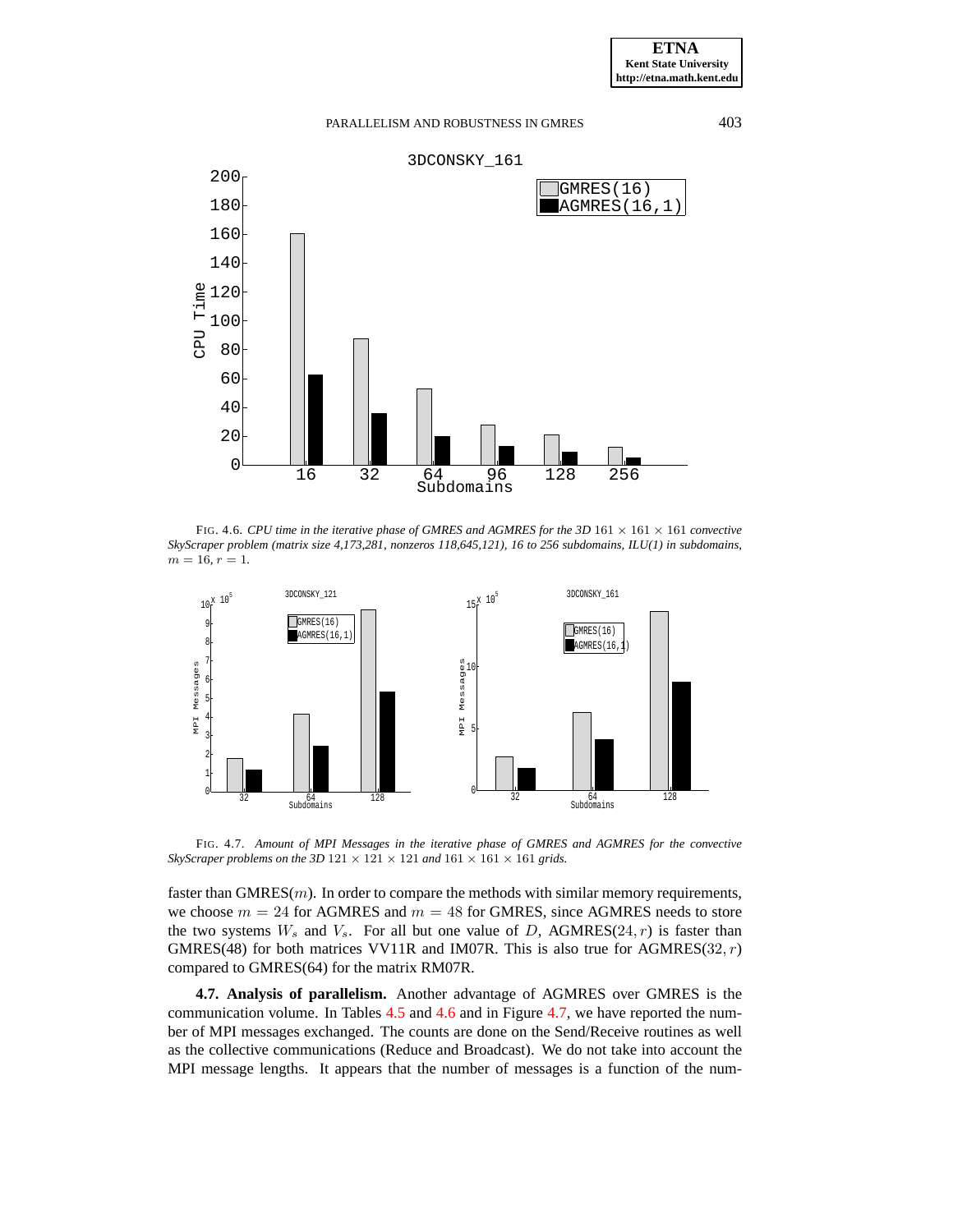ber of subdomains. This is generally reduced by allowing many subdomains to be assigned to a unique CPU. In the problems under study, this is not feasible in practice as it will induce more iterations as the number of subdomains increases. The communication volume is obviously proportional to the number of iterations as well. The second observation is that AGMRES communicates less than GMRES for the same number of subdomains and the same basis size. As more subdomains are used, the gap between the two methods increases. For instance, in Table [4.5,](#page-20-0) GMRES on 64 subdomains produces nearly a ratio of 1.5 more messages than AGMRES. In the augmented basis, the situation is different. At each cycle,  $AGMRES(m, r)$  communicates more than  $AGMRES(m)$  because of the computation of the eigenvectors. However, since a substantial number of iterations is saved by using the augmented basis, we actually observe a better communication in  $AGMRES(m, r)$ . Now between GMRES and AGMRES $(m, r)$ , the previous analysis holds as well but there are two cases: when the restart length is very close to the number of subdomains, the communication for the computation of eigenvectors may dominate if there is no substantial acceleration in the convergence rate of  $AGMRES(m, r)$ . This is observed in Table [4.6](#page-21-0) for VV11R and IM07R. With a substantial gain in the convergence rate as in Table [4.5,](#page-20-0) AGMRES $(m, r)$  benefits from that and the communication volume decreases proportionally to the number of iterations. The second situation occurs when the number of subdomains is very large with respect to the basis size. Even if there is no substantial acceleration in  $AGMRES(m, r)$ , the kernel computations of AGMRES will produce less communication volume than that of GMRES. This is observed in Figure [4.7.](#page-22-1) As the number of subdomains increases, the difference between the two methods is more and more pronounced. A fine-tuned adaptive strategy is still required to determine whether or not to augment the basis.

**5. Concluding remarks.** We have proposed the  $AGMRES(m, r)$  implementation, which combines the Newton basis GMRES implementation with an augmented subspace technique. This approach benefits from the high level of parallelism during the kernel computation of the Krylov basis. The proposed augmented basis reduces negative effects due to restarting and due to a large number of subdomains.

The numerical results on the VARGAS supercomputer (IBM Power 6 processors) confirm that AGMRES communicates less than GMRES and produces a faster solution of large linear systems. Moreover, for the proposed test cases, AGMRES gives a fairly good convergence rate when a few Ritz vectors are added to the Krylov basis. The proposed implementation is done in the PETSc package. It thus benefits from the optimized routines for the usual linear algebra operations on matrices and vectors. Its object-oriented interface allows us to use transparently any parallel preconditioner implemented in the package based on algebraic domain decomposition methods or multilevel methods. Indeed it can be used as a smoother for algebraic multigrid methods [\[18\]](#page-24-22).

Although the proposed augmented basis behaves well for the presented test cases, there are some cases where it may not be useful to use. Careful analysis is still needed of the adaptive strategy to avoid the computation of Ritz vectors.

The proposed augmented basis is combined with a fixed preconditioning matrix. We plan to combine it with flexible GMRES in a future work.

**Acknowledgments.** This work was funded by the French National Agency of Research under the contract ANR-TLOG07-011-03 LIBRAERO. Numerical experiments have been done on the VARGAS supercomputer from GENCI-IDRIS (Grand Equipement National de Calcul Intensif-Institut du Développement et des Ressources en Informatique Scientifique). Preliminary tests were carried out using the GRID'5000 experimental testbed<sup>7</sup>. We are very

<sup>7</sup><https://www.grid5000.fr>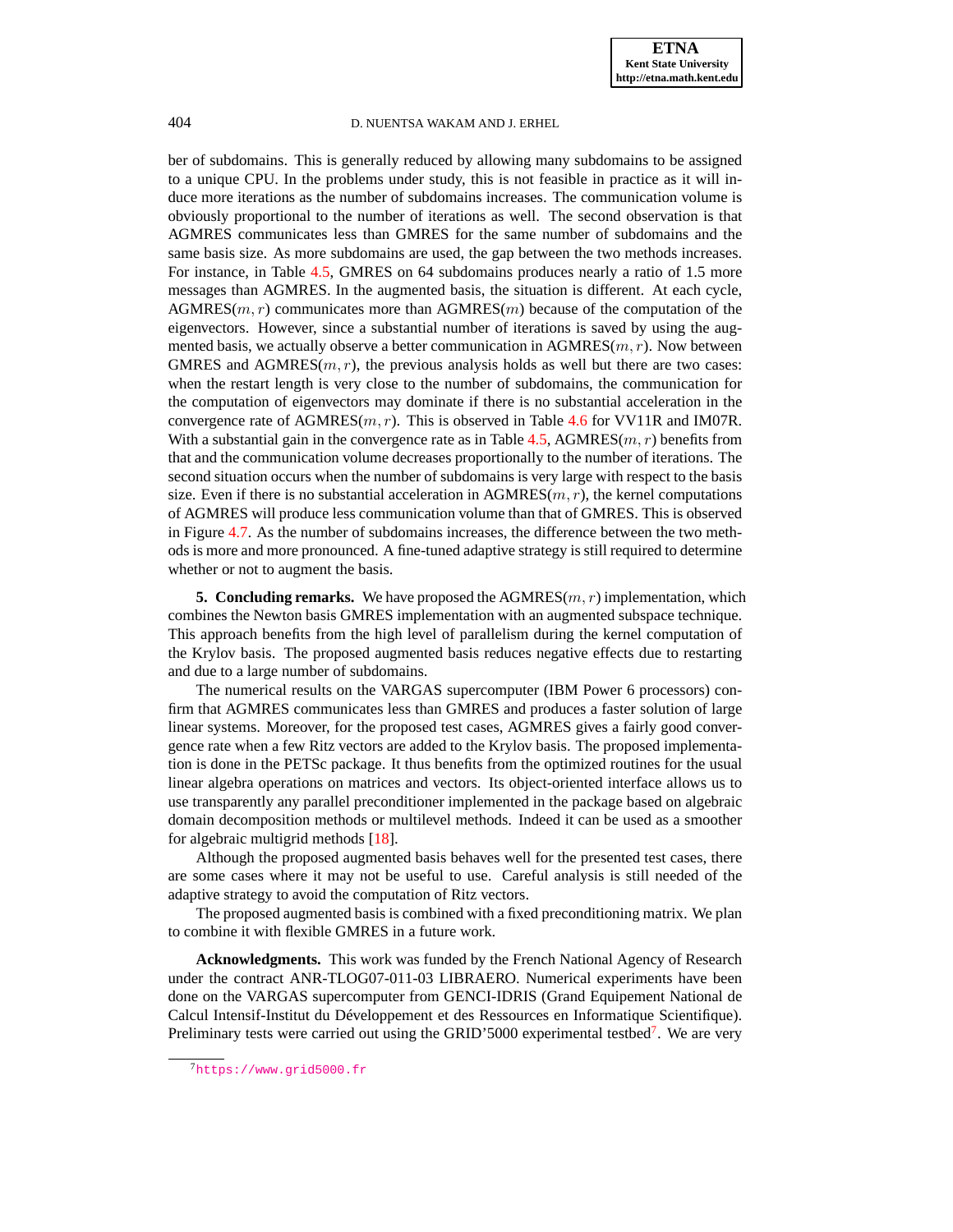grateful to Bernard Philippe and François Pacull for many suggestions and helpful discussions during this work. We would like to thank Guy A. Atenekeng for providing us with the test matrices of the convection-diffusion equation. We are grateful to Roger B. Sidje for giving us the implementation of the RODDEC method.

#### REFERENCES

- <span id="page-24-21"></span>[1] Y. ACHDOU AND F. NATAF, *Low frequency tangential filtering decomposition*, Numer. Linear Algebra Appl., 14 (2007), pp. 129–147.
- <span id="page-24-19"></span>[2] P. R. AMESTOY, I. S. DUFF, J.-Y. L'EXCELLENT, AND J. KOSTER, *A fully asynchronous multifrontal solver using distributed dynamic scheduling*, SIAM J. Matrix Anal. Appl., 23 (2001), pp. 15–41.
- <span id="page-24-18"></span>[3] P. R. AMESTOY, I. S. DUFF, D. RUIZ, AND B. UÇAR, *A parallel matrix scaling algorithm*, in High Performance Computing for Computational Science VECPAR 2008, J. M. Palma, P. R. Amestoy, M. Daydé, M. Mattoso, and J. A. C. Lopes, eds., Springer, Berlin, 2008, pp. 301–313.
- <span id="page-24-13"></span>[4] G.-A. ATENEKENG-KAHOU, *Parallélisation de GMRES préconditionné par une itération de Schwarz multiplicatif*, PhD Thesis, Institut de Recherche en Informatique et Automatisme, University of Rennes I and University of Yaounde I, 2008.
- <span id="page-24-8"></span>[5] J. BAGLAMA, D. CALVETTI, G. H. GOLUB, AND L. REICHEL, *Adaptively preconditioned GMRES algorithms*, SIAM J. Sci. Comput., 20 (1998), pp. 243–269.
- <span id="page-24-1"></span>[6] Z. BAI, D. HU, AND L. REICHEL, *A Newton basis GMRES implementation*, IMA J. Numer. Anal., 14 (1994), pp. 563–581.
- <span id="page-24-15"></span>[7] S. BALAY, J. BROWN, K. BUSCHELMAN, V. EIJKHOUT, W. D. GROPP, D. KAUSHIK, M. G. KNEP-LEY, L. C. MCINNES, B. F. SMITH, AND H. ZHANG, *PETSc users manual*, Tech. Report ANL-95/11- Revision 3.2.0, Mathematics and Computer Science Division, Argonne National Laboratory, Argonne, IL, 2011.
- <span id="page-24-16"></span>[8] S. BALAY, K. BUSCHELMAN, W. D. GROPP, D. KAUSHIK, M. G. KNEPLEY, L. C. MCINNES, B. F. SMITH, AND H. ZHANG, *PETSc Web page*, 2011. <http://www.mcs.anl.gov/petsc>
- <span id="page-24-0"></span>[9] M. BENZI, *Preconditioning techniques for large linear systems: a survey*, J. Comput. Phys., 182 (2002), pp. 418–477.
- <span id="page-24-2"></span>[10] K. BURRAGE AND J. ERHEL, *On the performance of various adaptive preconditioned GMRES strategies*, Numer. Linear Algebra Appl., 5 (1998), pp. 101–121.
- <span id="page-24-17"></span>[11] X.-C. CAI AND M. SARKIS, *A restricted additive Schwarz preconditioner for general sparse linear systems*, SIAM J. Sci. Comput., 21 (1999), pp. 792–797.
- <span id="page-24-3"></span>[12] A. CHAPMAN AND Y. SAAD, *Deflated and augmented Krylov subspace techniques*, Numer. Linear Algebra Appl., 4 (1997), pp. 43–66.
- <span id="page-24-14"></span>[13] R. DA CUNHA, D. BECKER, AND J. PATTERSON, *New parallel (rank-revealing) QR factorization algorithms*, in Euro-Par 2002 Parallel Processing, B. Monien and R. Feldmann, eds., vol. 2400 of Lecture Notes in Computer Science, Springer, Berlin, 2002, pp. 209–237.
- <span id="page-24-20"></span>[14] T. A. DAVIS AND Y. HU, *The University of Florida sparse matrix collection*, ACM Trans. Math. Software, 38 (2011), Art. 1 (25 pages).
- <span id="page-24-9"></span>[15] E. DE STURLER, *Iterative methods on distributed memory computers*, PhD Thesis, Faculty of Technical Mathematics and Informatics, Delft University of Technology, Delft, The Netherlands, October 1994.
- <span id="page-24-10"></span>[16] J. DEMMEL, L. GRIGORI, M. HOEMMEN, AND J. LANGOU, *Communication-optimal parallel and sequential QR and LU factorizations*, SIAM J. Sci. Comput., 34 (2012), pp. A206–A239.
- <span id="page-24-11"></span>[17] M. EIERMANN, O. G. ERNST, AND O. SCHNEIDER, *Analysis of acceleration strategies for restarted minimal residual methods*, J. Comput. Appl. Math., 123 (2000), pp. 261–292.
- <span id="page-24-22"></span>[18] H. C. ELMAN, O. G. ERNST, AND D. P. O'LEARY, *A multigrid method enhanced by Krylov subspace iteration for discrete Helmhotz equations*, SIAM J. Sci. Comput., 23 (2001), pp. 1291–1315.
- <span id="page-24-4"></span>[19] J. ERHEL, *A parallel GMRES version for general sparse matrices*, Electron. Trans. Numer. Anal., 3 (1995), pp. 160–176. <http://etna.math.kent.edu/vol.3.1995/pp160-176.dir>
- <span id="page-24-5"></span>[20]  $\_\_\_\_\$ A parallel preconditioned GMRES algorithm for sparse matrices, in The Mathematics of Numerical Analysis, J. Renegar, M. Shub, and S. Smale, eds., vol. 32 of Lectures in Appl. Math., AMS, Providence, 1996, pp. 345–355.
- <span id="page-24-12"></span>[21] , *Some properties of Krylov projection methods for large linear systems*, Comp. Tech. Rev., 3 (2011), pp. 41–70.
- <span id="page-24-6"></span>[22] J. ERHEL, K. BURRAGE, AND B. POHL, *Restarted GMRES preconditioned by deflation*, J. Comput. Appl. Math., 69 (1996), pp. 303–318.
- <span id="page-24-7"></span>[23] L. GIRAUD, S. GRATTON, X. PINEL, AND X. VASSEUR, *Flexible GMRES with deflated restarting*, SIAM J. Sci. Comput., 32 (2010), pp. 1858–1878.